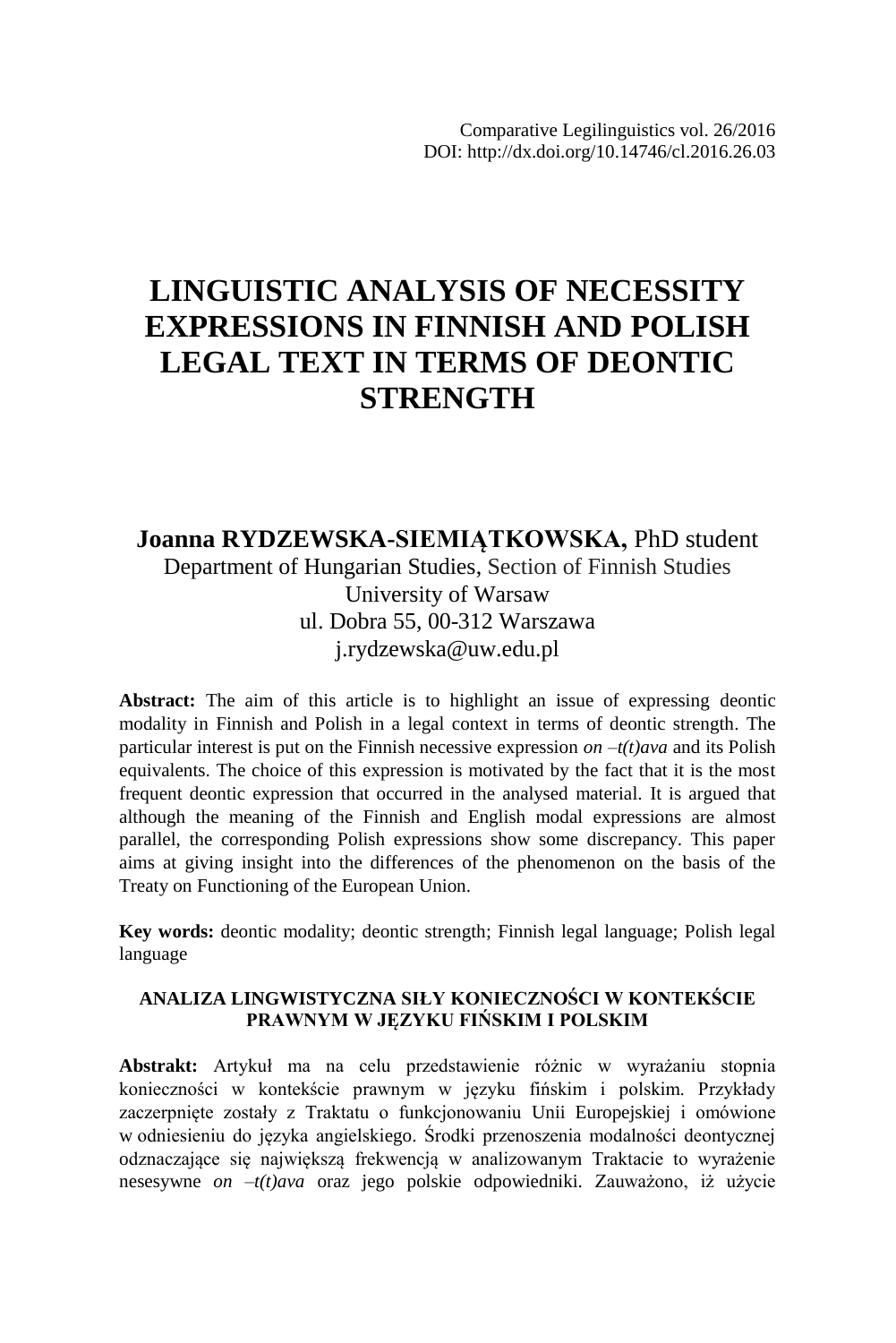polskich ekwiwalentów tego wyrażenia jest najbardziej zróżnicowane w kategoriach siły deontycznej wśród trzech języków.

**Słowa kluczowe**: modalność deontyczna; siła deontyczna; fiński język prawny; polski język prawny

## Introduction

This year marks the  $20<sup>th</sup>$  anniversary of Finnish being one of the official languages of the European Union. The Finnish legal genre used in the European Union has been investigated in the Institute for the Languages of Finland (Kotimaisten kielten tutkimuskeskus) in particular with focus on the influence of the EU legislation on the Finnish legal language (e.g. Piehl 2002: 101-112, 2006: 183-194, Piehl and Vihonen 2010). However, no major impact on Finnish syntactic structure has been stated.

A similar subject regarding Polish language was analysed in a thorough, recently published work by Biel (2014a). The book offers insight into the correlations between Polish language used in domestic legal acts and Polish that occurs in translations of the European Union acts. Polish has been an official language in the European Union for over 10 years and the Polish version of EU law shows clear differences, for example 'a strong overrepresentation of obligation modals and a strong underrepresentation of deontic phraseological patterns' (Biel 2014a: 18).

As one of the most common features of the legal languages is the occurrence of modal expressions, it is interesting to verify how this feature is manifested in Polish and Finnish, when it comes to their comparison in the context of the eurojargon. For the time being, it is not possible to investigate the direct impact of both languages on each other basing on existing legal acts, as there is lack of official, parallel Polish-Finnish legal translations. For this reason the material on the basis of which this analysis has been conducted is the Treaty on Functioning of the European Union where the reference language is English as the major language of the European Union nowadays.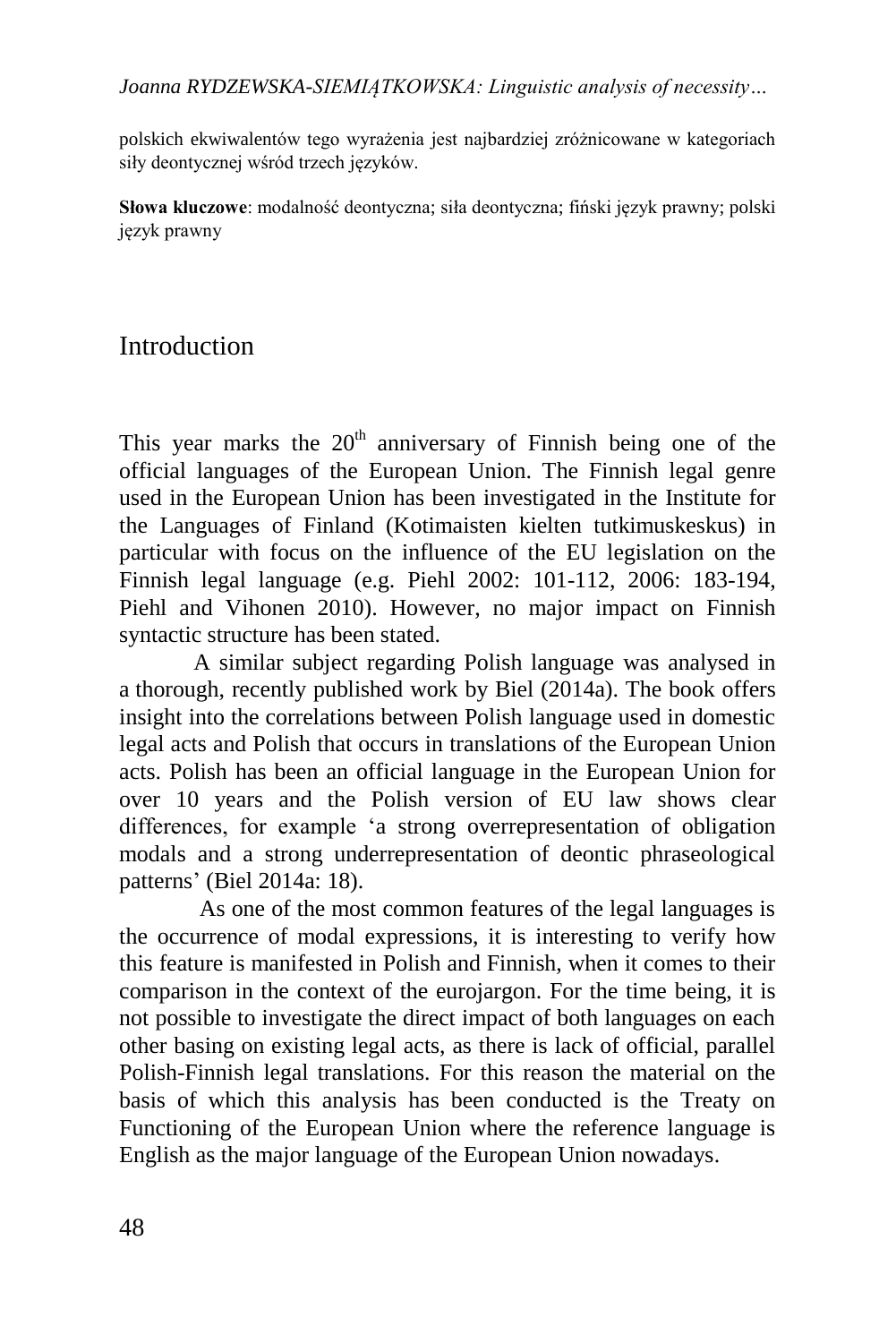This analysis focuses on a comparison of a Finnish necessity expression *on –t(t)ava* and Polish modal verbs *musieć* and *powinien* in terms of their deontic strength. The particular interest is put on these indicators of deontic modality, as they show some discrepancies.

First, the means of conveying deontic modality in Finnish and Polish language are described. Secondly, the background of the research on the deontic strength is presented. Furthermore, analysis that consists of frequency statistics and meanings of the deontic expressions that occur in the text of the analysed Treaty is conducted. At the end of the article an analysis of the sample sentences is shown highlighting the differences in the necessity expressions.

### Deontic modality from the Finnish and Polish perspective

Deontic modality in Finnish linguistics is defined as a phenomenon that is based on an obligation or a permission resulting from any social norms or one's own will that refers to 'acts of an intentional agent' (VISK, *deonttinen modaalisuus*). As far as the legal context is concerned, these norms imposed on somebody can be called in von Wright's terms 'heteronomous norms' (Wright 1963: 76). Furthermore, Finnish deontic modality can be expressed with obligation verbs, necessity constructions and imperative mood. However, there is no unanimity regarding the number of Finnish modal verbs in general – it ranges from 14 modal verbs, as in some newer studies (Kangasniemi 1992) to 45 in a study from the 80's (Flint 1980), while the contemporary descriptive Great Finnish Grammar ('Iso suomen kielioppi', ISK) has taken a middle stand by combining both approaches and modal verbs from both studies (VISK § 1563). This discrepancy in number of modal verbs is a result of, what Kangasniemi notices (1992: 291), the great difficulty to establish some formal criteria in Finnish according to which modal verbs could be defined and easily separated, like it is done in other languages, e.g. English.

The basic system of Finnish modality from the point of view of logic is presented in the Figure 1 below: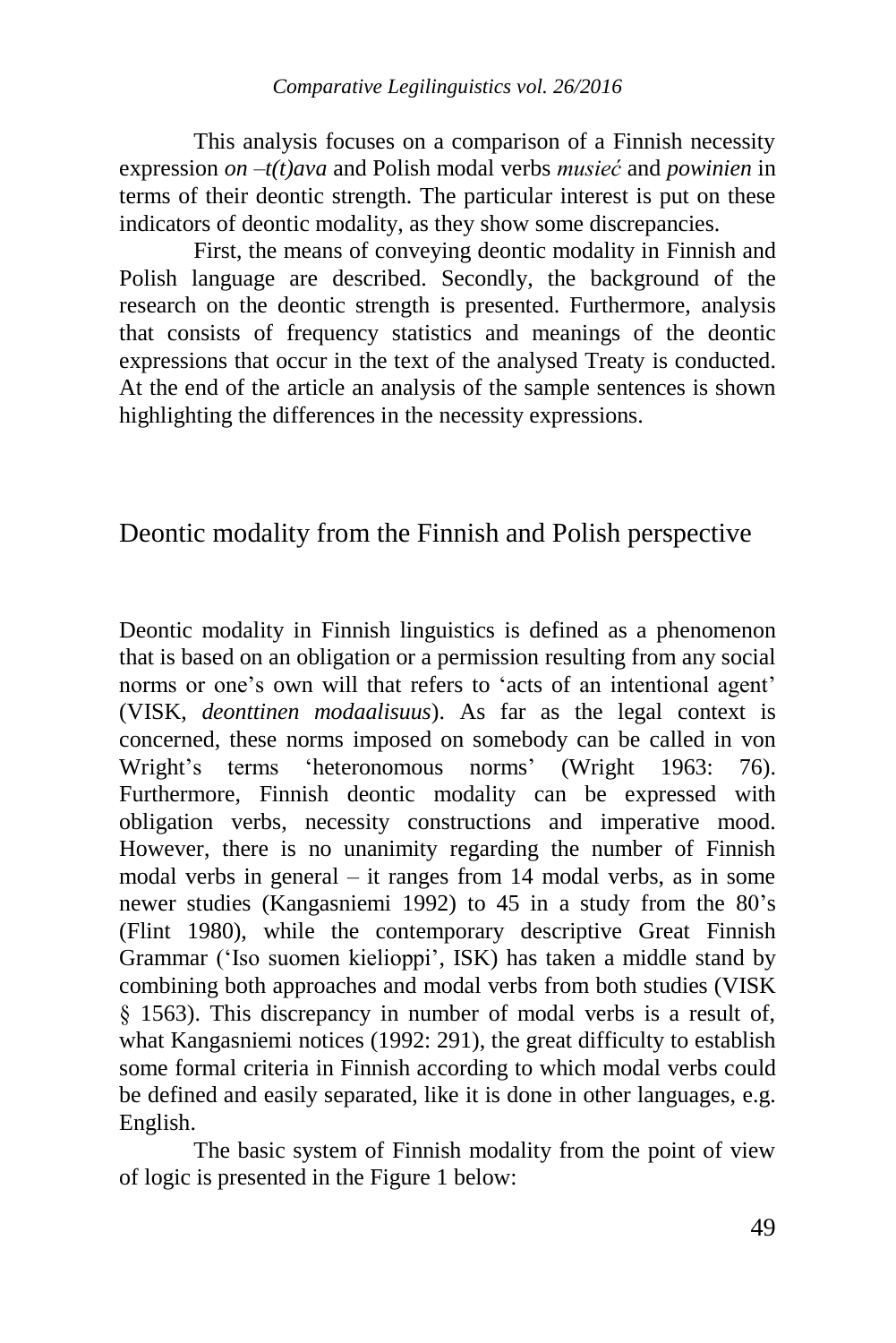Figure 1. The square of opposition in Finnish (VISK: § 1613, Graphic 16).



Polish approach to deontic modality as far as the definition is concerned, is rather similar to the Finnish one. It is a very well-studied subject in general Polish (Jędrzejko 1987, 1988). The occurrence and features of exponents of deontic modality in particular in the legal discourse have been a popular research subject recently, as well (Matulewska 2009, 2010, Biel 2014). Polish indicators of deontic modality include modal verbs, semi-modals and phrasemes that substitute them (Biel 2014a: 161). They seem to be more thoroughly defined and described in Polish legal linguistics than correspondingly in Finnish.

Deontic strength

50 In literature on the subject an issue of deontic strength is sometimes raised (Palmer 1986: 100, Jędrzejko 1987, Kangasniemi 1992, Auwera and Plungian 1998: 82, Verstraete 2005, Larjavaara 2007). The discussion concerns the way the 'weak' or 'strong' obligation is imposed on somebody. However, scalarity of deontic expressions cannot be conducted in the same way as scalarity of epistemic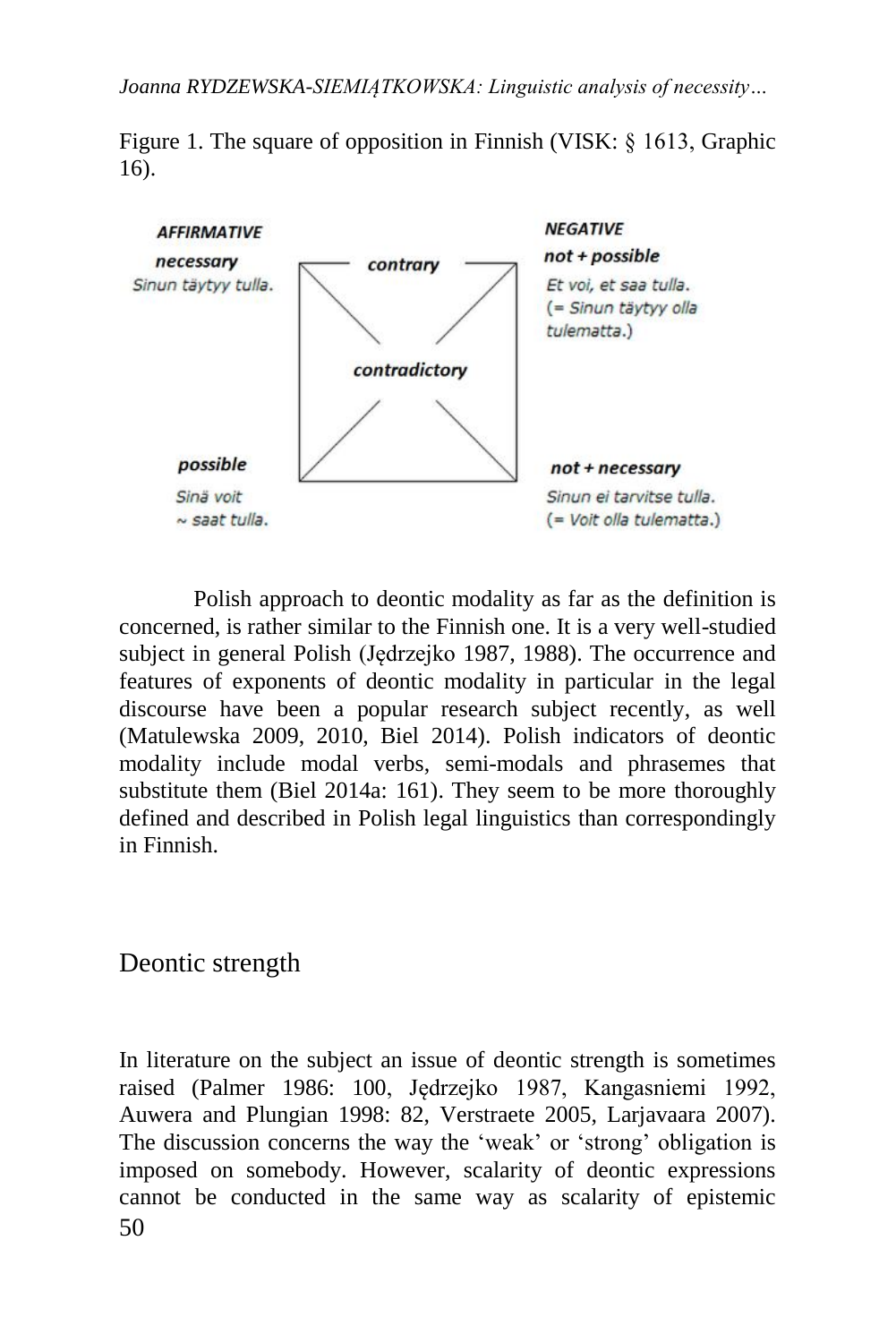expressions that form a perfect scale (Larjavaara 2007: 402-417, Kangasniemi 1992: 8; 391-392). 'It would be logical "purblindness"' to do so (Kangasniemi 1992: 391) because they do not form a full continuum from possibility to necessity. Expressions of obligation thus do not apply to scalar quantity implicatures (Verstraete 2005) and they are quite different from their epistemic counterparts because of some factors like having both a modal source and a modal agent, the specific interaction with tense and especially carrying 'specific presuppositions about the modal agent's willingness to carry out the action described in the clause' (Verstraete 2005: 1416).

With regard to Finnish, Pekkarinen states that it is difficult to separate weak and strong necessity in Finnish as no separate lexical means have been developed for these both types, which are conveyed by the same verb (2011: 185).

In Polish some attempts were made to organise deontic modals on a scale but without taking into consideration the assumptions presented above (Jędrzejko 1987). The interpretation of the differences in weaker and stronger obligation represented by their indicators, *powinien* and *musi*, is sometimes based on the assessment of consequences that would follow not performing an action imposed by some norms. The crucial point here is that performing an action of weak obligation would imply the positive consequences, whereas not performing an action of strong obligation would imply negative consequences (Jędrzejko 1987: 41).

It is still possible to compare deontic modals towards each other and assign them some degrees of strength on a scale, like it is in the study of English modals *must, should, can* by Wärnsby (2006: 33). There, *must* that expresses obligation is on the left side of the scale and conveys speaker's greatest authority over to addressee that decreases towards the right-sided *could*. In the aforementioned study also Swedish modal verbs were placed on a deontic scale according to the categories of obligation, recommendation, permission and volition (Wärnsby 2006: 35).

All in all, however, it is significant in interpreting the modals to take their contextualization into consideration (Wärnsby 2006: 113- 116; Pekkarinen 2011: 128).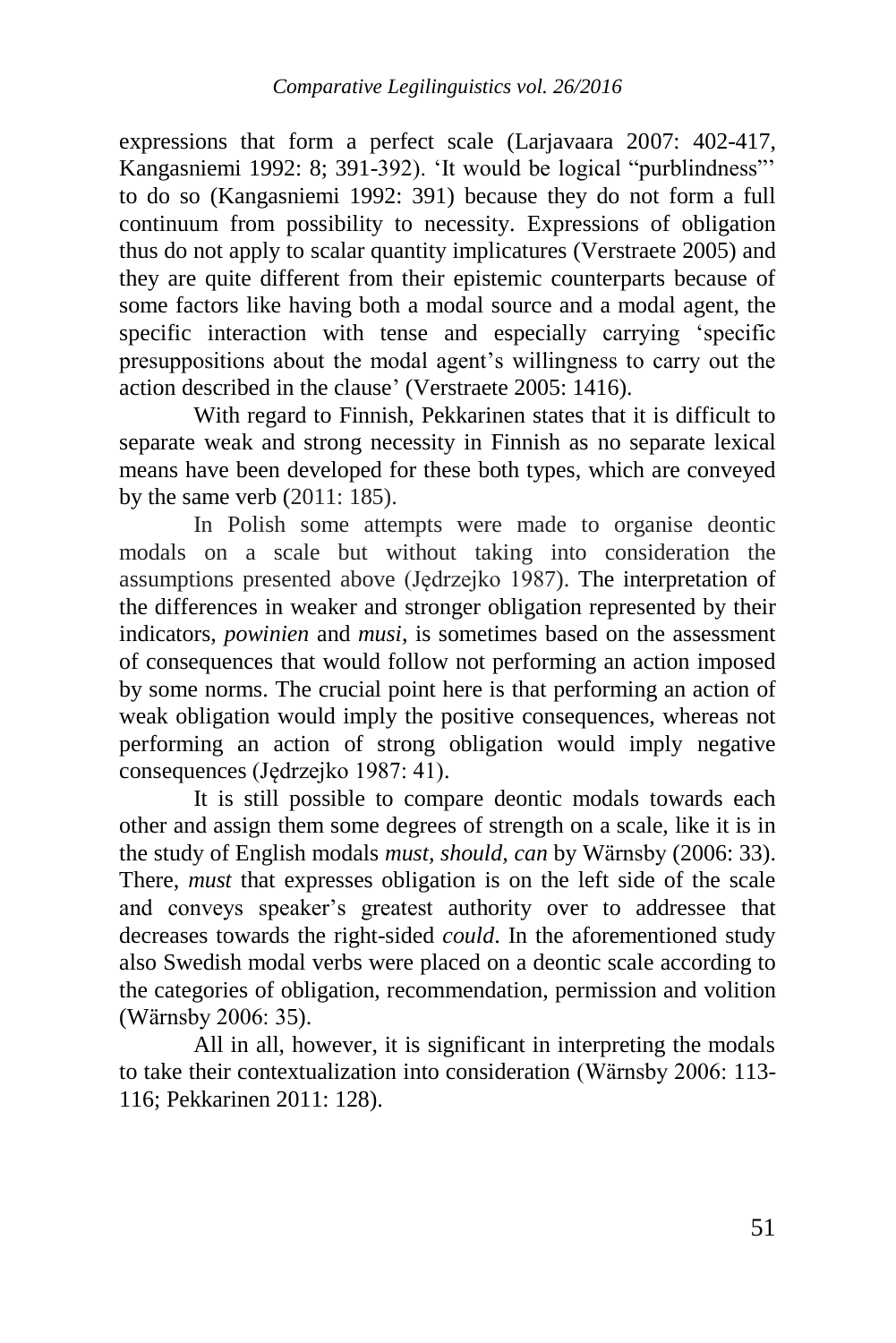## Analysis of the notions on Finnish and Polish deontic expressions

In this analysis modal verbs, semi-modals and phrasemes were searched for. Only expressions that are modal in all three language combinations at the same time were included into the analysis. The aim of such a method was to assure a smooth extraction and comparison of modal means and highlight crucial issues on modality between these two languages as they have not been studied in comparison so far. For this reason the following exclusion criteria were used. Performative verbs that are not modals as well as nonperformative verbs in declarative mood, passive voice and other equivalents were excluded from the analysis. As a result, the expressions meeting the inclusion criteria were extracted from the trilingual display of EUR-Lex, with English language being a reference language.

The expressions that were found in Finnish include: *voida, saada, saattaa, ei saa, ei voi, ei tarvitse, tulee, tulisi, on –(t)tava, olisi –(t)tava, on määrä, on välttämätön, on velvollinen, on kielletty, on sallittua, on oikeutettu/ jklla on oikeus*.

Their Polish equivalents are: *jest upoważniony, jest uprawniony, jest zakazany, jest zobowiązany, ma być, ma prawo, może, musi, należy, nie jest zobowiązany, nie ma obowiązku, nie może, nie powinien, powinien.*

In general, permissibility is a category best represented among modal verbs and the most frequent verb is *voi* (3 pers. sg, 'can/ may',) with 388 results. It is also the most frequent modal in Oulu Corpus – covering all areas of standard Finnish language, analysed by Kangasniemi in 1992: 291. It is followed by necessity expression *on – (t)tava* (*to be*, 3 pers. sg + passive present participle, 'have to/ must') with 77 occurrences, from which 20 is a morphologically similar *olisi*   $-(t)$ tava (to be in conditional + present passive participle, 'should' ought to'). On the third place there is an expression of prohibition, a verb *ei saa* (*no* + *saada*, 3 pers. sg negative, 'may not') with 32 results. In Polish the categories are similarly represented: there are 392 occurrences of *móc* ('can, may'), of obligation modals *powinien* ('ought to') is paradoxically most frequent (the enacting parts of the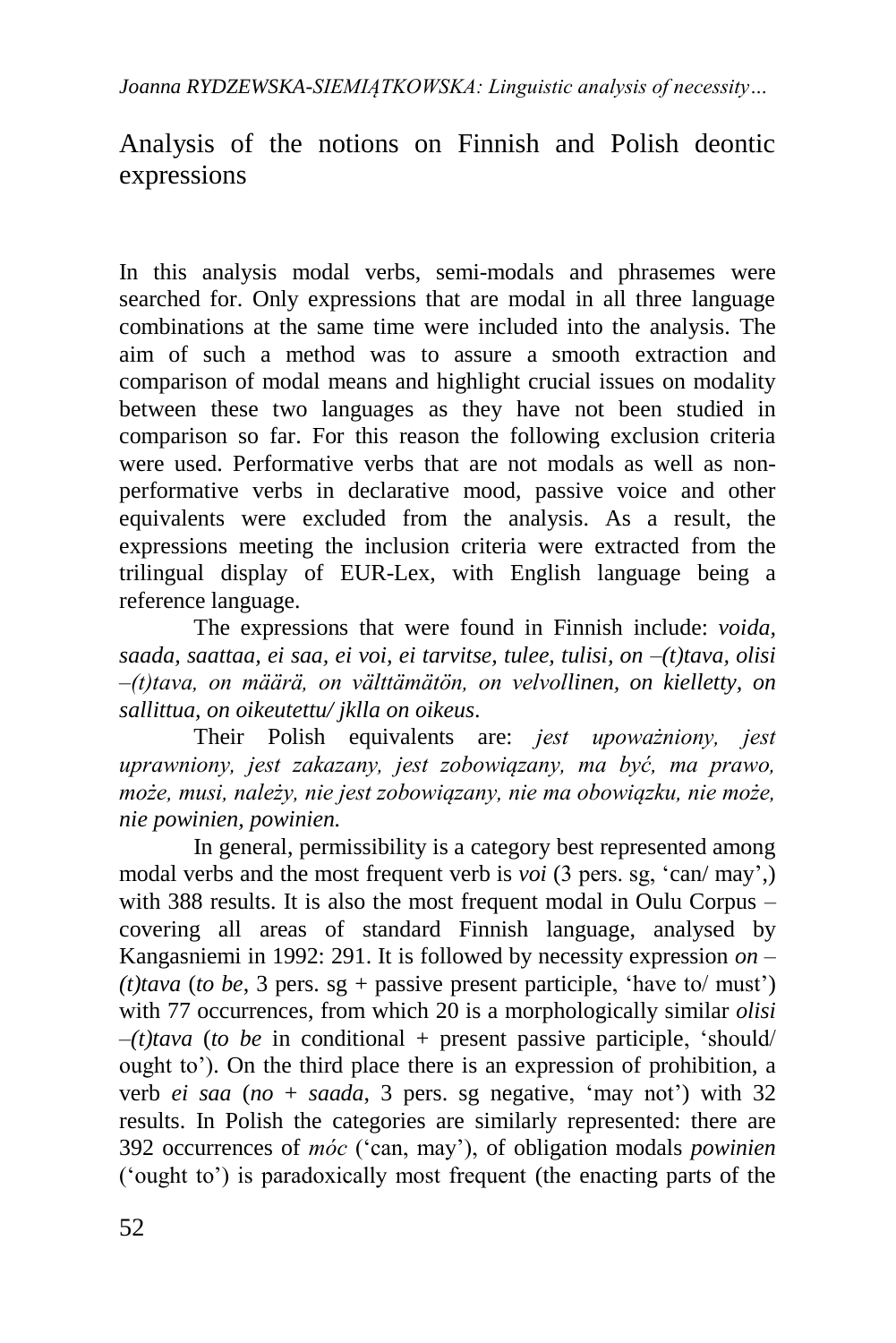Treaty should be formulated in a more categorical manner). All results and equivalent combinations are presented in the Table 1 below:

|                                                                                                                                                                                                                                                                                                                                                                                                                                                                                                                                    | jest upoważniony | jest uprawniony | jest wymagany | jest zakazany | jest zobowiązany | ma być      | ma prawo    | może        | musieć      | należy      | nie jest zobowiązany | nie ma obowiązku | nie może    | nie powinien | jest niezbędny | powinien    |
|------------------------------------------------------------------------------------------------------------------------------------------------------------------------------------------------------------------------------------------------------------------------------------------------------------------------------------------------------------------------------------------------------------------------------------------------------------------------------------------------------------------------------------|------------------|-----------------|---------------|---------------|------------------|-------------|-------------|-------------|-------------|-------------|----------------------|------------------|-------------|--------------|----------------|-------------|
| ei ole velvollinen                                                                                                                                                                                                                                                                                                                                                                                                                                                                                                                 |                  |                 |               |               |                  |             |             |             |             |             | $\mathbf X$          | $\mathbf X$      |             |              |                |             |
| ei saa                                                                                                                                                                                                                                                                                                                                                                                                                                                                                                                             |                  |                 |               |               |                  |             |             |             |             |             |                      |                  | $\mathbf X$ | $\mathbf X$  |                |             |
| ei tarvitse                                                                                                                                                                                                                                                                                                                                                                                                                                                                                                                        |                  |                 |               |               |                  |             |             |             |             |             |                      |                  | $\mathbf X$ |              |                |             |
| ei tulisi                                                                                                                                                                                                                                                                                                                                                                                                                                                                                                                          |                  |                 |               |               |                  |             |             |             |             |             |                      |                  |             | X            |                |             |
| ei voi                                                                                                                                                                                                                                                                                                                                                                                                                                                                                                                             |                  |                 |               |               |                  |             |             |             |             |             |                      |                  | X           |              |                |             |
| on kielletty                                                                                                                                                                                                                                                                                                                                                                                                                                                                                                                       |                  |                 |               | $\mathbf X$   |                  |             |             |             |             |             |                      |                  |             |              |                |             |
| on oikeutettu                                                                                                                                                                                                                                                                                                                                                                                                                                                                                                                      | $\mathbf X$      |                 |               |               |                  |             |             |             |             |             |                      |                  |             |              |                |             |
| olisi -(t)tava                                                                                                                                                                                                                                                                                                                                                                                                                                                                                                                     |                  |                 |               |               |                  |             |             |             | $\mathbf X$ | X           |                      |                  |             |              |                | X           |
| on määrä                                                                                                                                                                                                                                                                                                                                                                                                                                                                                                                           |                  |                 |               |               |                  | X           |             |             |             |             |                      |                  |             |              |                |             |
| on oikeus                                                                                                                                                                                                                                                                                                                                                                                                                                                                                                                          | $\mathbf X$      | $\mathbf X$     |               |               |                  |             | X           | $\mathbf X$ |             |             |                      |                  |             |              |                |             |
| on $-(t)$ tava                                                                                                                                                                                                                                                                                                                                                                                                                                                                                                                     |                  |                 | $\mathbf X$   |               | $\mathbf X$      | $\mathbf X$ |             |             | $\mathbf X$ | $\mathbf X$ |                      |                  |             |              |                | $\mathbf X$ |
| on velvollinen                                                                                                                                                                                                                                                                                                                                                                                                                                                                                                                     |                  |                 |               |               |                  |             |             |             |             |             | X                    |                  |             |              |                |             |
| saa                                                                                                                                                                                                                                                                                                                                                                                                                                                                                                                                | $\mathbf X$      | $\mathbf X$     |               |               |                  |             |             | $\mathbf X$ | $\mathbf X$ |             |                      |                  | X           |              |                |             |
| saattaa                                                                                                                                                                                                                                                                                                                                                                                                                                                                                                                            |                  |                 |               |               |                  |             |             | $\mathbf X$ |             |             |                      |                  |             |              |                |             |
| tulee                                                                                                                                                                                                                                                                                                                                                                                                                                                                                                                              |                  |                 |               |               |                  |             |             |             | $\mathbf X$ |             |                      |                  |             |              |                | $\mathbf X$ |
| välttämätön                                                                                                                                                                                                                                                                                                                                                                                                                                                                                                                        |                  |                 | $\mathbf X$   |               |                  |             |             |             |             |             |                      |                  |             |              | $\mathbf X$    |             |
| voi                                                                                                                                                                                                                                                                                                                                                                                                                                                                                                                                | $\mathbf X$      | $\mathbf X$     |               |               |                  |             | $\mathbf X$ | $\mathbf X$ |             |             |                      |                  | X           |              |                |             |
| Interestingly, the Finnish obligation verb <i>pitää</i> that is regarded 'the<br>most common modal verb for obligation' (Kangasniemi 1992: 99)<br>does not occur in the analysed legal text at all. This observation is<br>confirmed in Kanner, who states that <i>pitää</i> constitutes only 1,4 % of<br>all necessity constructions in EU-acts (2011: 55). The same is with<br>Polish necessity verb trzeba '(one) should, it is necessary to', which is<br>very common in spoken language (Biel 2014a: 11) but occurs rarely in |                  |                 |               |               |                  |             |             |             |             |             |                      |                  |             |              |                |             |

Table 1. The occurrences of modal verbs and expressions in Finnish and Polish.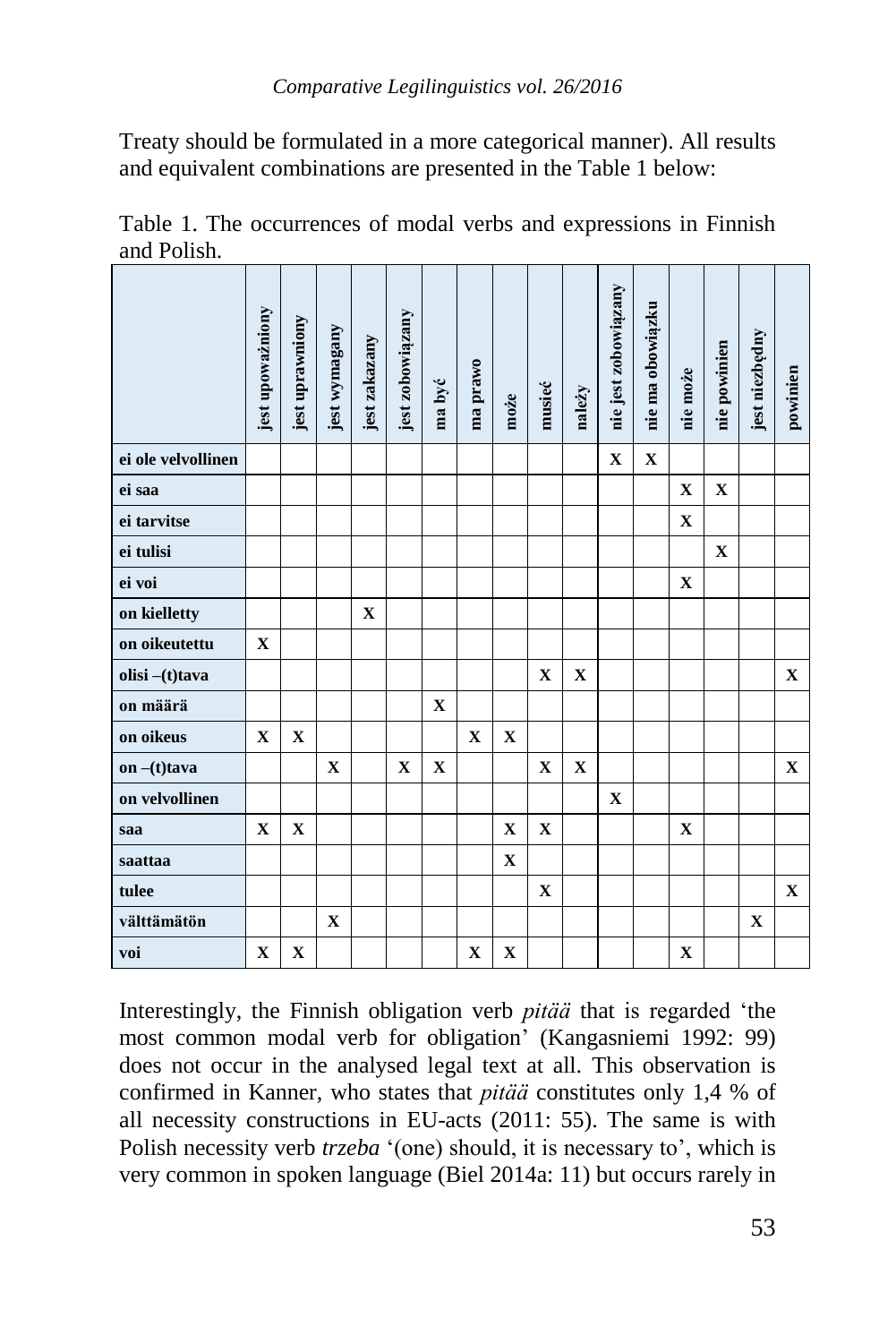the legal material – it is not included in the list of 2000 most frequent words in legal language (Malinowski 2006: 267-286).

The category of necessity is represented almost only by the expression *on –(t)tava* and its conditional form, *olisi –(t)tava.* However, the Table 2 shows that in spite of this their meanings are a bit different in terms of deontic strength. The Finnish *on –(t)tava*  expresses obligation and its equivalents in Polish are *musieć* ('must', 22 results) and *należy* ('must', 11 results) but it also has 14 equivalents meaning 'ought to' (*powinien*). The similar expression *olisi –(t)tava* that differs only with the verb *to be* being in conditional clause which makes it less categorical, which is also reflected in the material, amounts up to 17 occurrences in the sense of *powinien*  ('ought to') and only 3 with regards to strong obligation. Although these two Finnish expressions have different morphological exponents and they should therefore have different meanings, it is interesting to see that *on*  $-(t)$  *tava* covers both 'weaker' and the 'stronger' necessity despite the fact that *olisi –(t)tava* already conveys the weaker meaning. The comparison in numbers of these two Finnish expressions with Polish ones is in the Table 2 as follows:

Table 2. Comparison of *on –(t)tava* and *olisi –(t)tava* with their Polish equivalents*.*

|                   | jest wymagany | zobowiązany<br>Jest | ma być | musi | należy         | powinien |
|-------------------|---------------|---------------------|--------|------|----------------|----------|
| olisi-<br>(t)tava |               |                     |        |      | $\overline{2}$ | 17       |
| $on -$<br>(t)tava | 5             |                     |        | 22   | 11             | 14       |

#### *On –(t)tava*

The Finnish *on*  $-(t)$  *tava* is a very frequent obligation construction in the standard language ('välttämättömyysrakenne', Pekkarinen 2011) that comprises the verb *to be* always in the third person singular ('on') and a present participle of the complement verb (Kangasniemi 1992: 356). The typical ending for present participle is a nominative *–tava* Which is a verb stem, either weak or strong, depending on the standard language (valitamationyysrakenne', Pekkarinen 2011)<br>
and a present participle of the complement verb (Kangasniemi 1992:<br>
356). The typical ending for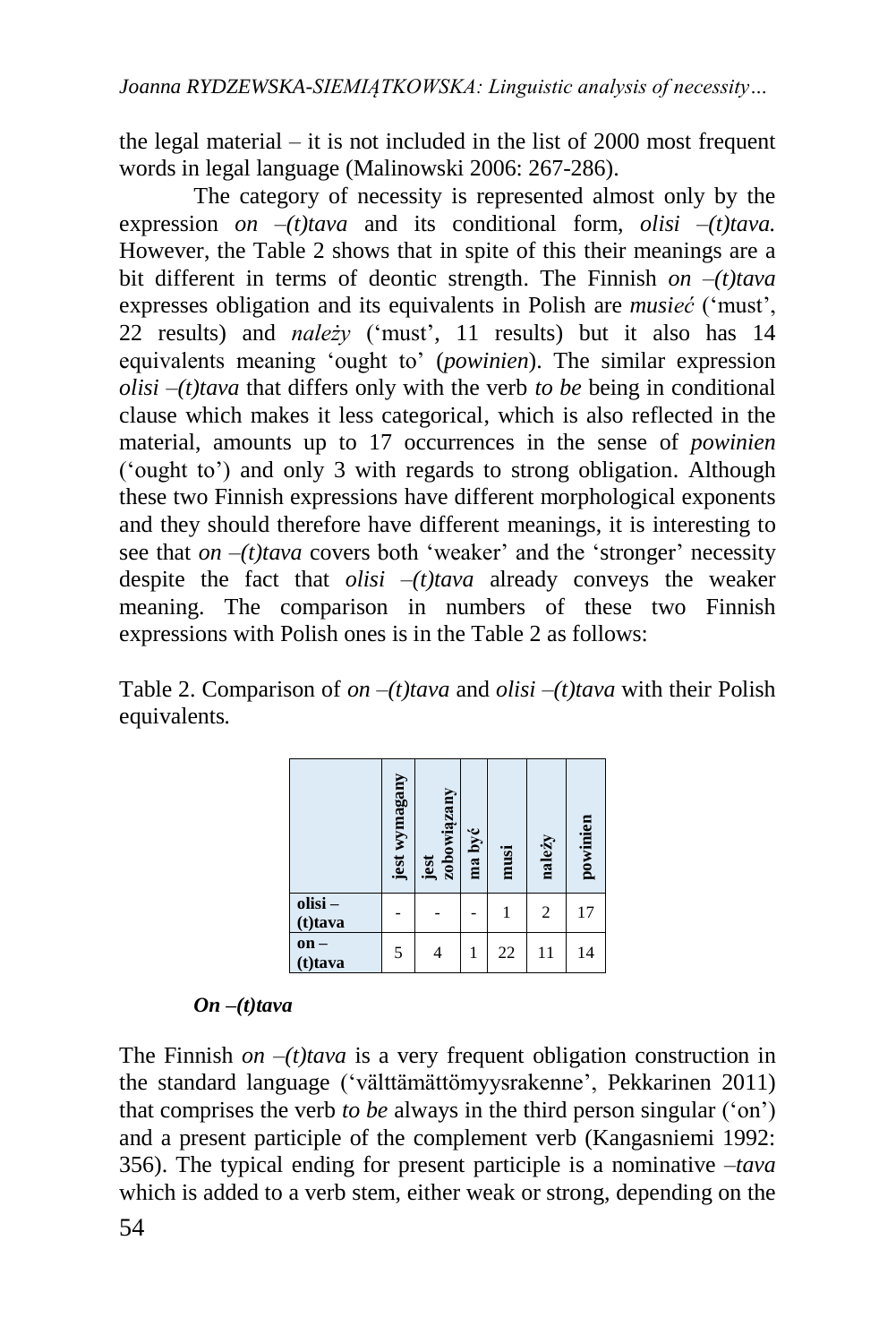conjugation group. It can have a double or a single 't' also depending on the group. The expression usually takes a genitive subject. It rarely occurs in an epistemic sense and cannot convey dynamic impossibility (Kangasniemi 1992: 359*–*360). Its dictionary definition includes reference to 'constructions that express obligation [more in a participant-external sense, *pakollisuus,* in terms of Auwera and Plungian 1998] necessity, etc.' and the dictionary example is *Työ on tehtävä* which means 'The job/ task is to be/must be done'. This notion concerns general language and is very laconic. Pekkarinen notices moreover, that 'passive present participle is not modal *per se'* but it gains an interpretation of obligation 'whether the situation is pleasant or undesirable' for the subject of the participle (2011: 5). Furthermore, to relate it to the legal context, Kanner states that 'for some reason for example the necessity expression *[on –(t)tava ]* seems to suit the register that the legal drafters approach nowadays' [author's own translation] (2011: 36). This is true and its high frequency is reflected in the studies (Kanner 2011: 34).

### Musieć and należy

The three Polish modals that are most frequent *musieć* ('must') and *należy* ('should*,* must*'*) are regarded as indicators of strong necessity, while *powinien* ('should') as being weaker. *Należy* is an impersonal and indeclinable form that imposes obligation and in principle it is mostly used in non-normative parts of the acts. Moreover, it is considered to express a stronger obligation than *powinien* (Biel 2014a: 164).

*Musieć* in Polish language is considered to be polysemous. It has about 5 distinctive meanings depending on its relation to other factors. These meanings are logical, dynamic, axiological, psychological and thetic. The last one deals with being obliged to do something by norms and is used in legal interpretation (Zieliński 1972: 40; Ziembiński 1997: 127-134). This interpretation of modal utterances applies only when, for instance, the modal operator *must* is followed by a statement that rules someone's behaviour (Malinowski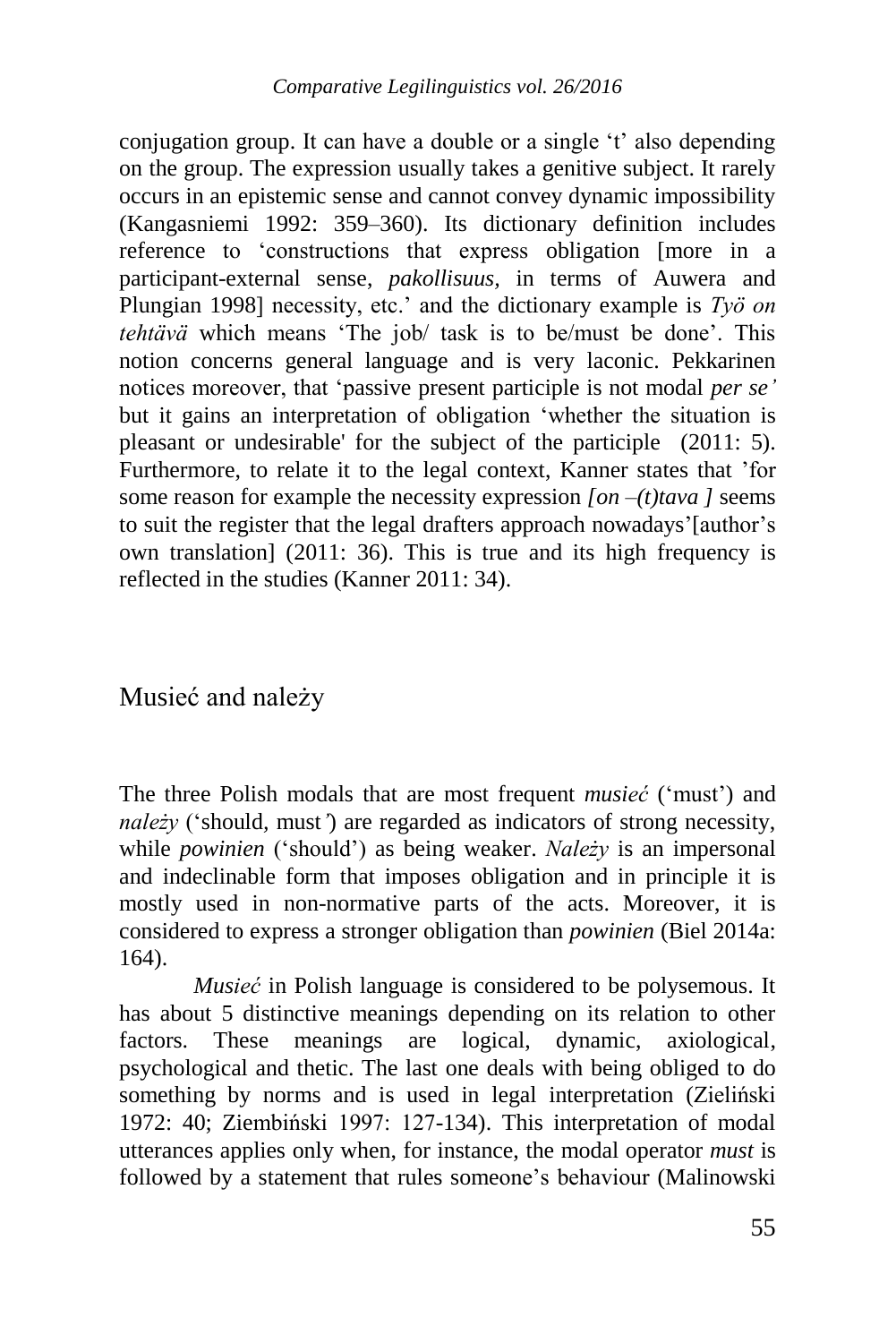2009: 235). Hence, *must* as a modal operator together with other similar deontic means form so called 'apodictic utterances' (Malinowski 2009: 229) which are directly related to imposing obligation and prohibition.

### Powinien

*Powinien* ('should') is also regarded polysemous. The polysemy of *powinien* is disclosed in its five different meanings: prognostic, axiological, advisory, descriptive and normative (Zieliński 2008: 17). In fact, it is no wonder because it is placed on the 148 position in the list of 2000 most frequent words in Polish legal language which is quite frequent given the fact that as far as the contemporary general Polish language is concerned, it is then on a 138 position (Malinowski 2006: 276). However, in spoken language it is often used as referring to moral rules more than to participant-external necessity making it weaker in meaning (Jędrzejko 1987: 32, Wierzbicka 1972). On the one hand, its deontic strength is weaker than that of *musieć* (Biel 2014a: 164)*,* but on the other hand in everyday language the meanings of *musieć* and *powinien* are neutralized (Jędrzejko 1987: 43).

## Official style guidelines of the European Union

In addition to the above discussion, some more notions have to be added regarding the institutionalization of these expressions by the official guidelines of the European Union. There are instructions regarding all official languages of EU as to how to use certain phrases in legal drafting. They apply to the normative parts of the binding EU acts. Treaties are binding, so the guidelines that refer to using modals included in the English Style Guide (updated in 2015) and its corresponding versions in Polish (Vademecum tłumacza, updated 15)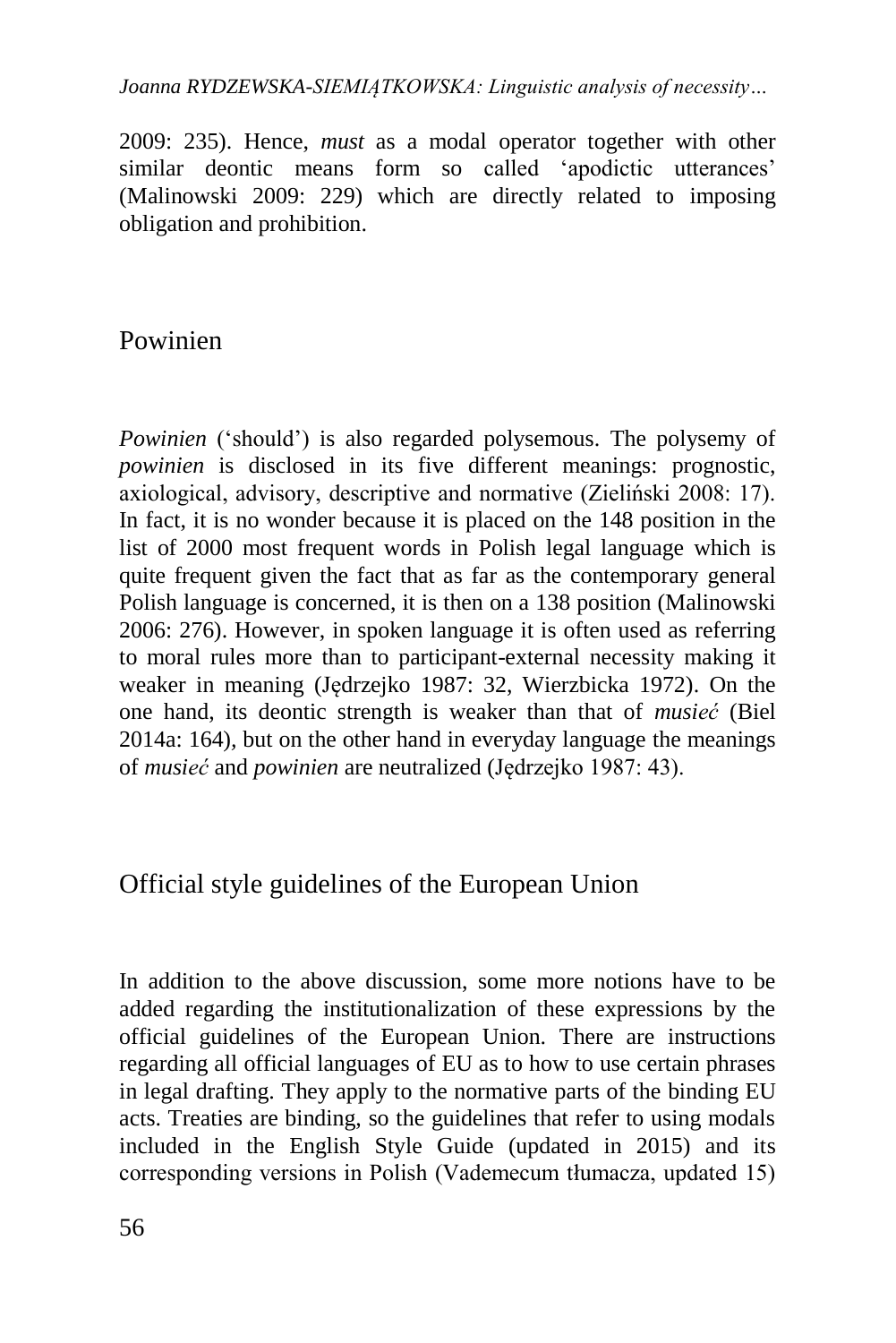and Finnish (Suomen kielen käyttöohjeita*)* updated in 2013 have to be taken into consideration while translating. Below in Table 3 are the guidelines that apply to English modals, summarized by Biel (2014b: 341):

Table 3. Summary of EU guidelines for English modals (Biel (2014b: 341).

| Imperative<br>terms      |           |                                         |
|--------------------------|-----------|-----------------------------------------|
|                          |           |                                         |
| Positive command         | shall     | This form shall be used for all         |
|                          |           | consignments.                           |
| Negative command         | shall not | The provisions of the Charter shall not |
|                          |           | extend in any way the competences of    |
|                          |           | the Union $\ldots$                      |
|                          | may not   |                                         |
|                          |           | This additive may not be used in foods. |
|                          |           | (prohibition)                           |
| Positive permission      | may       | This additive may be used $\ldots$ :    |
| Negative permission      | need not  | This test need not be performed in the  |
|                          |           | <i>following cases:</i>                 |
| <b>Declarative terms</b> | Present   | Regulation  is (hereby) repealed.       |
|                          | $tense +$ |                                         |
|                          | optional  | For the purpose of this Regulation,     |
|                          | hereby    | 'abnormal loads' means                  |

The guidelines for Polish are scarce and limited to recommendation on the usage of *shall* imposing an obligation or prohibition which is to be formulated with a verb in Present Simple. It is also possible to use Future tense, if the obligation to do a single action clearly determines a fixed date of performing it. However, sometimes it is needed to use *musieć* ('must') or *nie móc* ('shall not') when there is a risk of misunderstanding of the Present Simple form with an ordinary declarative function of the utterance instead of a directive sense. Besides, *should* is to be translated as *należy* in the preamble part.

The guidelines for Finnish are much more comprehensive than in Polish. As regards the equivalents of *shall,* a division is added into the institutions of the European Union (a verb in indicative mood should be used) and agents other than European Union, like member states (the necessity construction *on*  $-(t)$ *tava* is to be used). The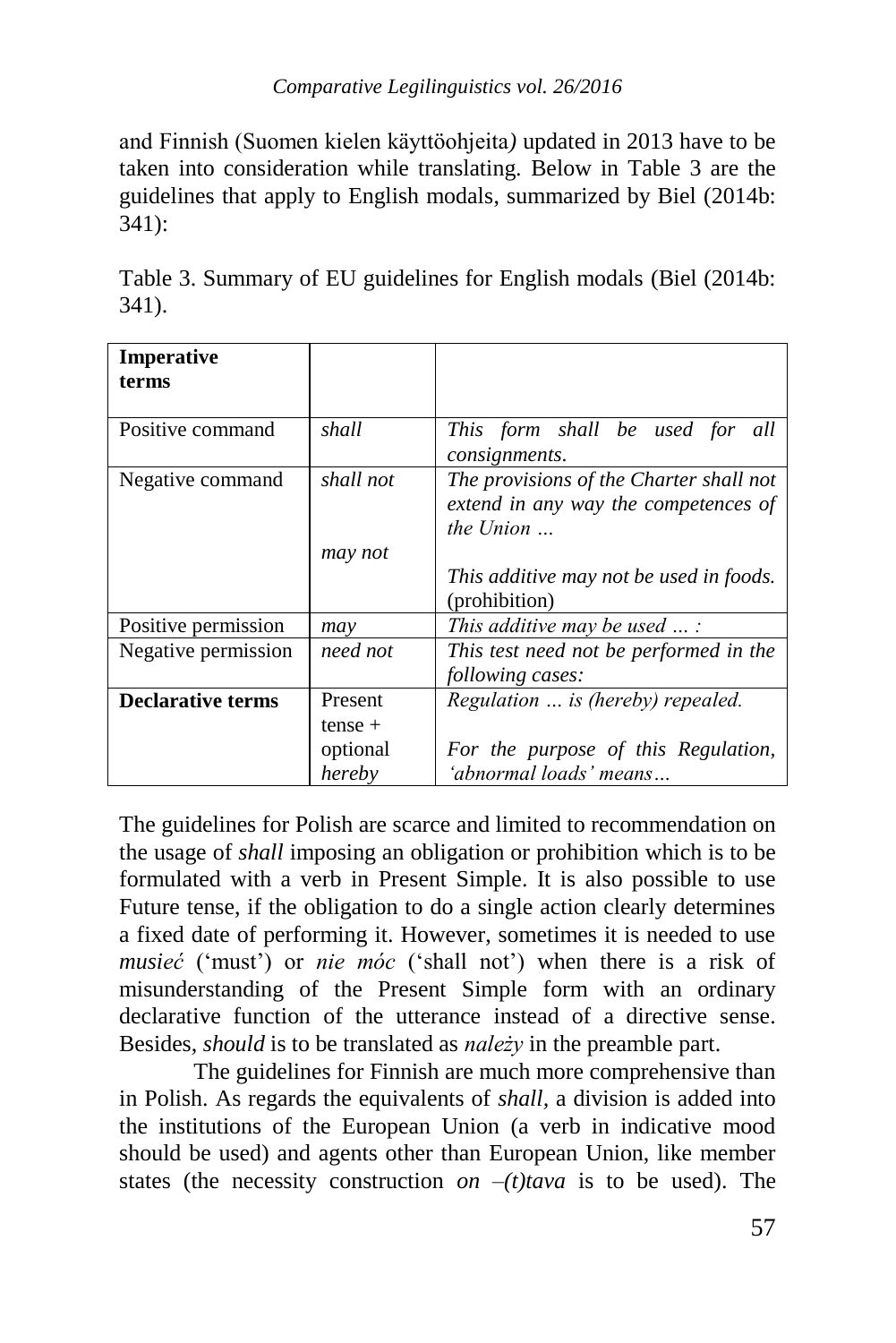example of the latter is as follows (Suomen kielen käyttöohjeita 2013: 60):

Member States **shall** amend or withdraw existing authorisations for plant protection products containing rape seed oil as active substance by 30 September 2014 at the latest.

Jäsenvaltioiden **on muutettava tai peruutettava** rapsiöljyä tehoaineena sisältävien kasvinsuojeluaineiden voimassa olevat luvat viimeistään 30 päivänä syyskuuta 2014.

Besides, in the case of *shall*, some exceptions from the aforementioned rule are possible and they are context-related. For example, when they have a meaning of a future tense, they can get a verb in a Present tense (there is no morphologically marked future tense in Finnish).

Moreover, *should* is to be translated in a conditional clause in a form of *olisi –(t)tava* and its usage is restricted to the parts of the legal acts that do not impose obligation, e.g. a preamble or motivation. Its task is mainly to underline the aim of the act. Otherwise, it should not be used in the articles. Furthermore, the equivalent of the negated *should* is to be translated as *ei tulisi.* Joint Practical Guide for Finnish recommends in addition to avoid using the verb *tulla* when relating to necessity. One more notion concerns the expected results of a regulation or a measure. In this case some other non-modal constructions should be used. It seems then, that the less binding the act, the weaker modality the expressions occurring in a particular act convey.

Translation patterns in Finnish, English and Polish

Before further analysis of different translation patterns is presented on the basis of examples, the two analysed Finnish expressions together with their English equivalents (Table 4), as well as the corresponding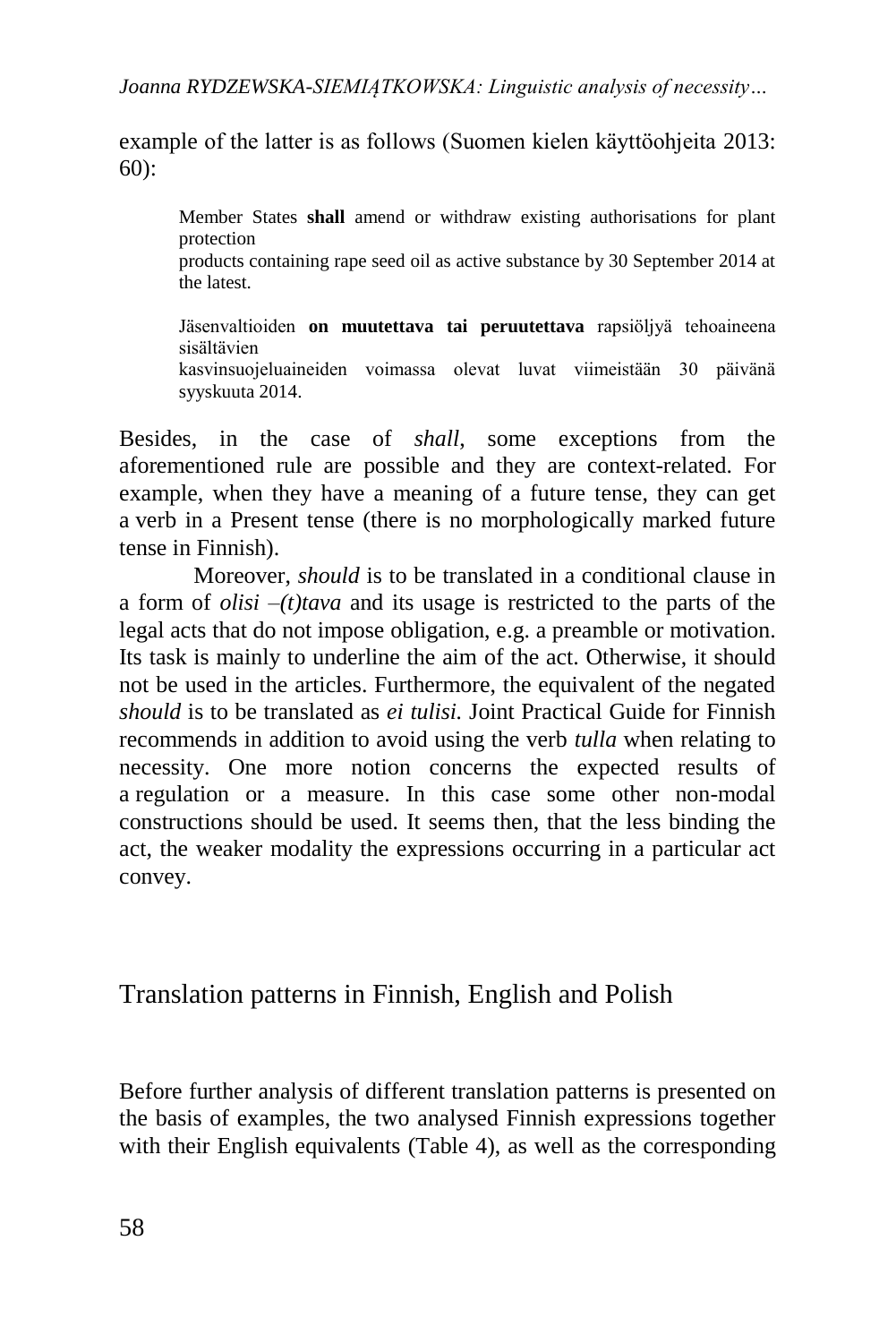Finnish-English equivalents of all modal expressions are shown (Table 5).

Table 4. Finnish-English equivalents of *on –(t)tava* and *olisi –(t)tava.*

|                | have to | is to be       | must | need to        | shall | shall be required | should         |
|----------------|---------|----------------|------|----------------|-------|-------------------|----------------|
| olisi -(t)tava |         |                |      |                |       |                   | 19             |
| on $-(t)$ tava |         | $\overline{2}$ | 29   | $\overline{2}$ | 14    |                   | $\overline{2}$ |

The data presented in the Table 4 shows that English modal expressions and its Finnish equivalents are quite coherent as far as their modal meanings and deontic strength are concerned. The expression *olisi –(t)tava* has a clearly established meaning and matches almost always the modal *should*, indicating thus weaker degree of obligation. *On*  $-(t)$  *tava* expresses necessity and its most frequent English equivalents *must* and *shall* also noticeably impose obligation. The Table 5 sums up all necessive equivalents in Finnish and English.

Among Finnish and English equivalents of *on –(t)tava* there is no such a big discrepancy as in the corresponding Polish-Finnish comparison which is shown in the Table 2. There, one fourth of all occurrences of *on –(t)tava* is used conveying weaker modality alongside the examples indicating 'stronger' modality. These examples are analysed in their context in the next section.

Table 5. The occurrences of modal verbs and expressions in Finnish and English.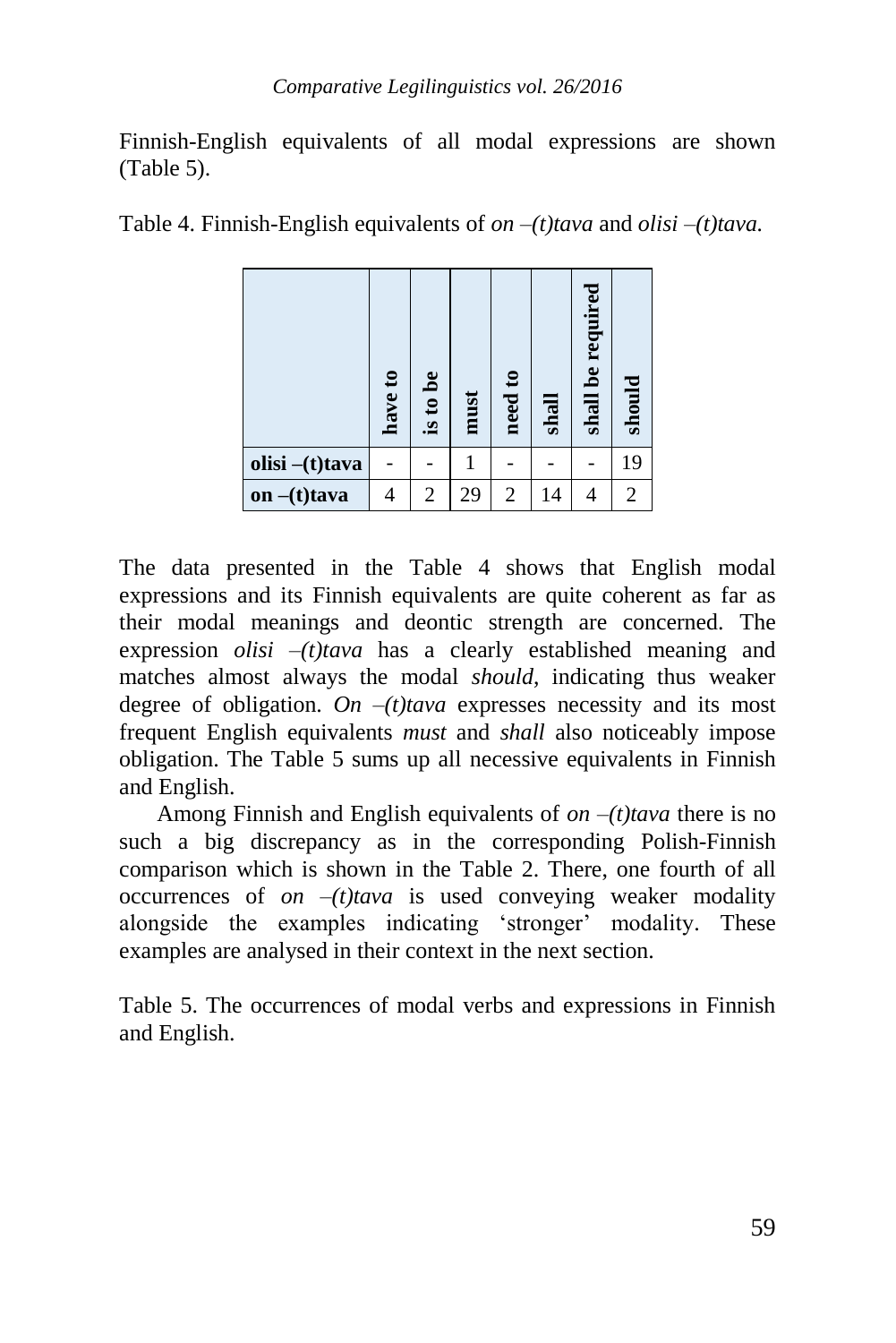|                     | be authorised | <b>xe</b> entitled | $_{\rm could}$ | have the right | have to     | is to be    | $_{\rm{may}}$ | $may + neg.$ | $_{\rm might}$ | $\mathop{\text{must}}$ | must not    | $\mathop{\rm need}\nolimits$ to | $neg. + shall$ | $_{\rm shall}$ | shall be authorised | shall be entitled | shall be prohibited | shall be required | shall have a right | $shall + neg.$ | $\mathbf{shall} + \mathbf{neg}$ , be required | $\ensuremath{\text{shall}} + \ensuremath{\text{neg}}$ , be obliged | should      | should not  |
|---------------------|---------------|--------------------|----------------|----------------|-------------|-------------|---------------|--------------|----------------|------------------------|-------------|---------------------------------|----------------|----------------|---------------------|-------------------|---------------------|-------------------|--------------------|----------------|-----------------------------------------------|--------------------------------------------------------------------|-------------|-------------|
| ei ole velvol-linen |               |                    |                |                |             |             |               |              |                |                        |             |                                 |                |                |                     |                   |                     |                   |                    |                |                                               | $\mathbf X$                                                        |             |             |
| ei saa              |               |                    |                |                |             |             |               | $\mathbf X$  |                |                        | $\mathbf X$ |                                 | $\mathbf x$    |                |                     |                   |                     |                   |                    | $\mathbf x$    |                                               |                                                                    |             |             |
| ei tarvitse         |               |                    |                |                |             |             |               |              |                |                        |             |                                 |                |                |                     |                   |                     |                   |                    |                | $\mathbf X$                                   |                                                                    |             |             |
| ei tulisi           |               |                    |                |                |             |             |               |              |                |                        |             |                                 |                |                |                     |                   |                     |                   |                    |                |                                               |                                                                    |             | $\mathbf x$ |
| ei voi              |               |                    |                |                |             |             |               | x            |                |                        |             |                                 | x              |                |                     |                   |                     |                   |                    | x              |                                               |                                                                    |             |             |
| kielletty           |               |                    |                |                |             |             |               |              |                |                        |             |                                 |                |                |                     |                   | X                   |                   |                    |                |                                               |                                                                    |             |             |
| oikeutettu          | x             |                    |                |                |             |             |               |              |                |                        |             |                                 |                |                |                     |                   |                     |                   |                    |                |                                               |                                                                    |             |             |
| olisi-(t)tava       |               |                    |                |                |             |             |               |              |                | x                      |             |                                 |                |                |                     |                   |                     |                   |                    |                |                                               |                                                                    | $\mathbf x$ |             |
| on määrä            |               |                    |                |                |             | $\mathbf X$ |               |              |                |                        |             |                                 |                |                |                     |                   |                     |                   |                    |                |                                               |                                                                    |             |             |
| on oikeus           | $\mathbf x$   | $\mathbf x$        |                | $\mathbf x$    |             |             | $\mathbf x$   |              |                |                        |             |                                 |                |                |                     | $\mathbf x$       |                     |                   | x                  |                |                                               |                                                                    |             |             |
| on $-(t)$ tava      |               |                    |                |                | $\mathbf X$ | $\mathbf X$ |               |              |                | $\mathbf X$            |             | $\mathbf X$                     |                | $\mathbf X$    |                     |                   |                     | $\mathbf x$       |                    |                |                                               |                                                                    | $\mathbf X$ |             |
| saa                 |               |                    |                |                |             |             | $\mathbf x$   | $\mathbf x$  |                |                        |             |                                 |                | $\mathbf x$    |                     | $\mathbf x$       |                     |                   |                    | $\mathbf x$    |                                               |                                                                    |             |             |
| saattaa             |               |                    |                |                |             |             | $\mathbf x$   |              | $\mathbf x$    |                        |             |                                 |                |                |                     |                   |                     |                   |                    |                |                                               |                                                                    |             |             |
| tulee               |               |                    |                |                |             |             |               |              |                | x                      |             |                                 |                | $\mathbf x$    |                     |                   |                     |                   |                    |                |                                               |                                                                    |             |             |
| voi                 |               |                    | $\mathbf X$    |                |             |             | $\mathbf x$   | $\mathbf x$  | X              |                        |             |                                 |                | $\mathbf X$    | $\mathbf X$         | $\mathbf x$       |                     |                   |                    | x              |                                               |                                                                    |             |             |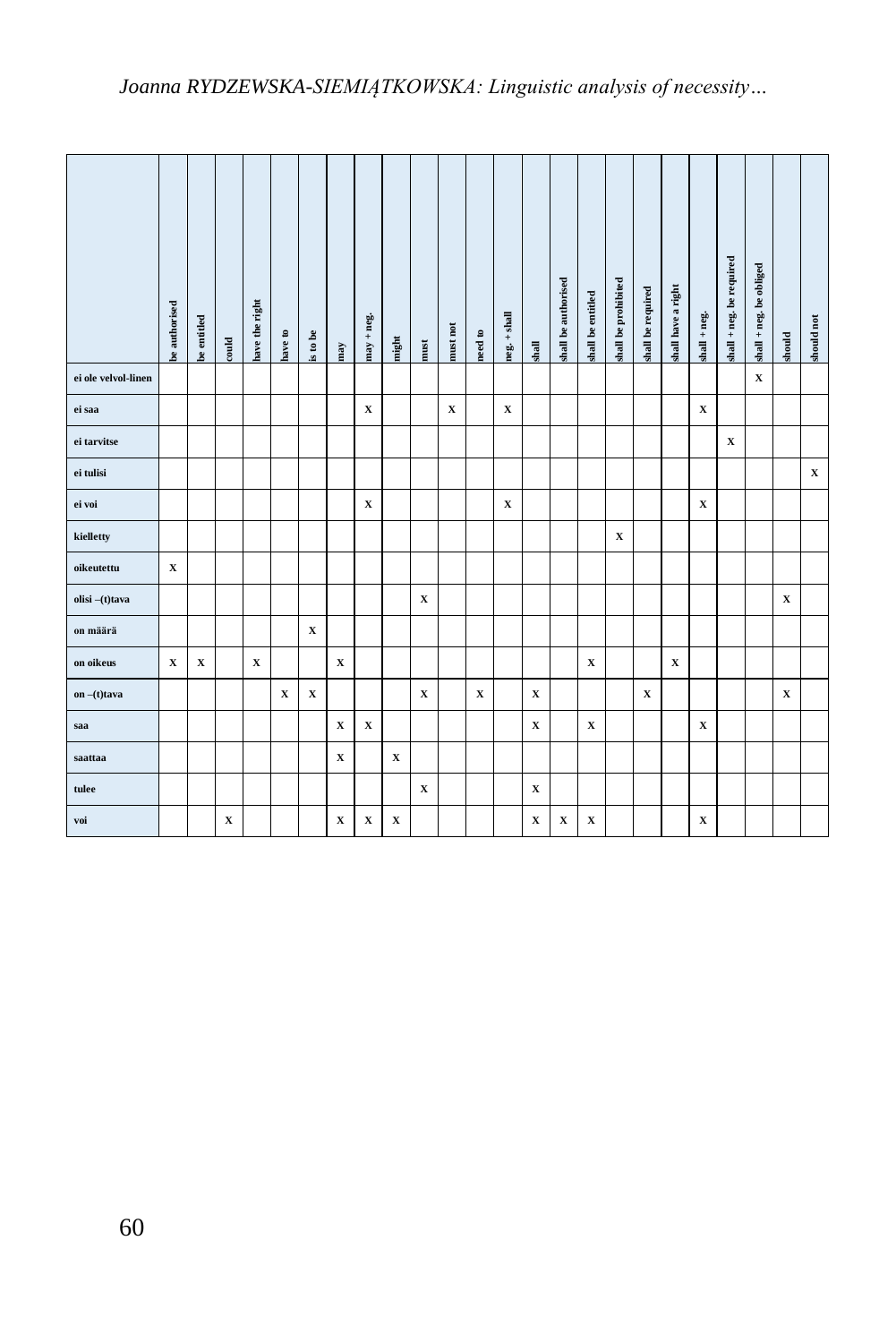All corresponding deontic expressions juxtaposed together in Polish and English are enclosed to the article in the Appendix 1.

## Different equivalent patterns of necessity expressions in Finnish and Polish

The previous section presented the general outline of the necessity expressions that are most frequent in the Treaty among the combinations of modal verbs and deontic expressions in three languages. In order to verify, how differently they indicate the deontic strength, different translation schemes of the analysed expressions are further investigated in their context. As far as the searched combinations in Finnish (*on –(t)tava)* and the Polish *(powinien)* are concerned here are some most common translation patterns:

#### Example 1. *on –(t)tava – powinien – shall*

Ennen kuin jäsenvaltio nostaa toista jäsenvaltiota vastaan kanteen (…), sen **on saatettava** asia komission käsiteltäväksi.

Zanim Państwo Członkowskie wniesie przeciwko innemu Państwu Członkowskiemu skargę (…), **powinno** wnieść sprawę do Komisji.

Before a Member State brings an action against another Member State for an alleged infringement of an obligation under the Treaties, it **shall** bring the matter before the Commission.

In this example a member state is obliged to perform an action in connection with another action. The Polish inflected form *powinien* is used contrary to the guidelines and theoretically functions as a recommendation, not an obligation.

#### Example 2. *on –(t)tava – powinien – will have to*

Jos komissio päättää pitää ehdotuksen voimassa, sen **on esitettävä** perustellussa lausunnossa ne syyt, joiden vuoksi se katsoo ehdotuksen olevan toissijaisuusperiaatteen mukainen.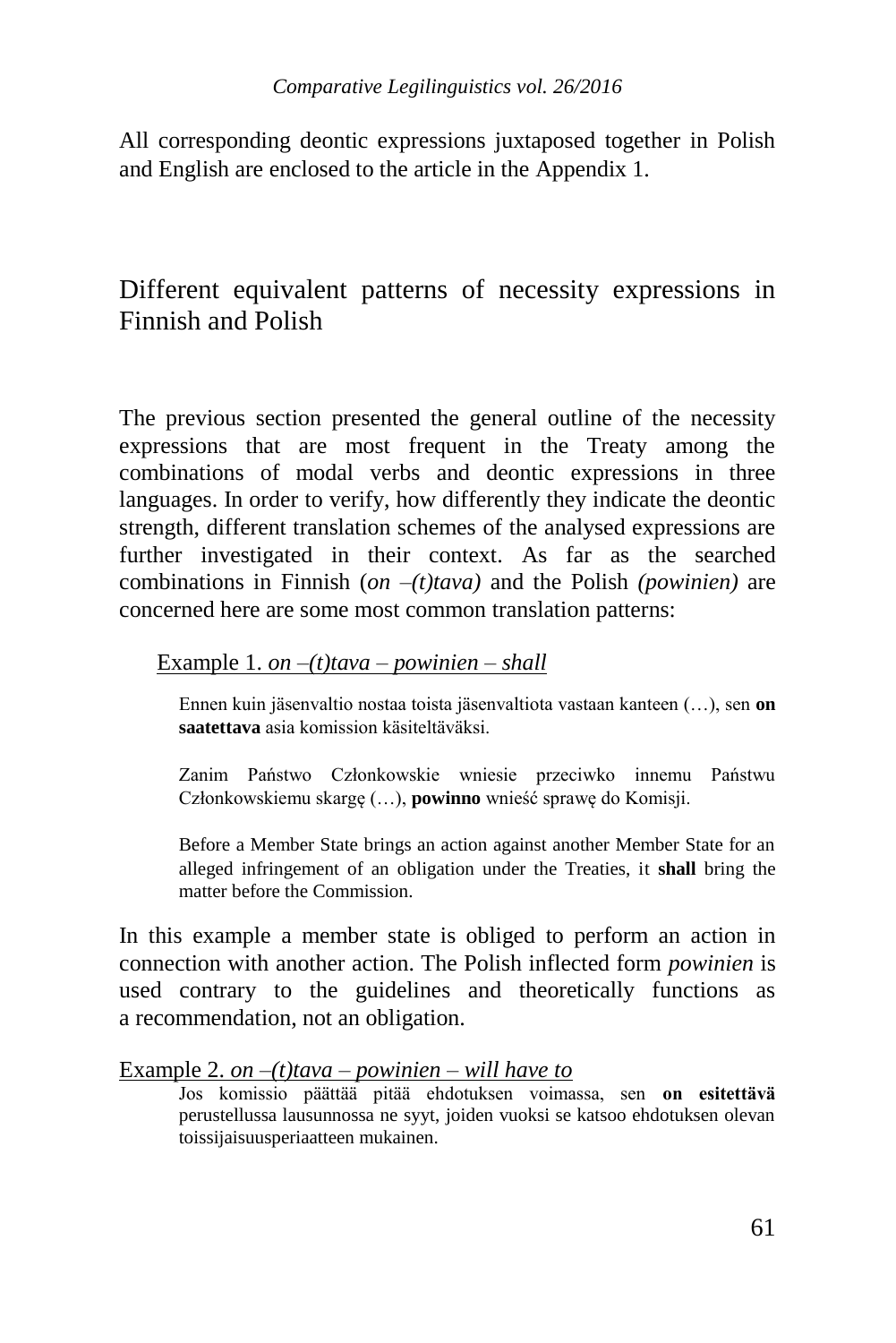Jeżeli Komisja postanowi podtrzymać wniosek, **powinna** przedstawić uzasadnioną opinię określającą przyczyny, dla których uważa, że wniosek ten jest zgodny z zasadą pomocniczości.

If it chooses to maintain the proposal, the Commission **will have**, in a reasoned opinion, **to** justify why it considers that the proposal complies with the principle of subsidiarity.

This one shows once more an unjustified usage of *powinien* as if it was used in an advisory sense. However, it can result from the future tense in the English version which is preceded by a conditional that introduces some uncertainty.

#### Example 3. *on –(t)tava – powinien – must*

Neuvoteltaessa uusien jäsenvaltioiden liittymisestä Euroopan unioniin Schengenin säännöstöä ja toimielinten jatkossa sen soveltamisalalla toteuttamia toimia pidetään säännöstönä, joka kaikkien jäsenyyttä hakevien valtioiden **on hyväksyttävä** kokonaisuudessaan.

W negocjacjach dotyczących przystąpienia nowych Państw Członkowskich do Unii Europejskiej dorobek Schengen i inne środki podjęte przez instytucje w zakresie jego zastosowania są uznawane za dorobek, który **powinien** być w pełni przyjęty przez wszystkie państwa kandydujące do przystąpienia.

For the purposes of the negotiations for the admission of new Member States into the European Union, the Schengen acquis and further measures taken by the institutions within its scope shall be regarded as an acquis which **must be accepted** in full by all States candidates for admission.

In the English sentence *must* imposes a categorical obligation on member states, although *must* does not express any 'objective necessity' as recommended in regards to instructions (English Style Guide 2015: 41). The Polish expression indicates weaker obligation again, whereas Finnish seems to state what is to be done as if it combined these two modalities (weak *powinien* and strong *must).* 

#### Example 4. *on –(t)tava – powinien – should*

[the High Contracting Parties]

VAHVISTAVAT UUDELLEEN vakaumuksensa, että EIP:n **on** edelleen **suunnattava** suurin osa varoistaan taloudellisen, sosiaalisen ja alueellisen yhteenkuuluvuuden edistämiseksi,

POTWIERDZAJĄ swoje przekonanie, że Europejski Bank Inwestycyjny **powinien** nadal przeznaczać większość swoich środków na wspieranie spójności gospodarczej, społecznej i terytorialnej (…)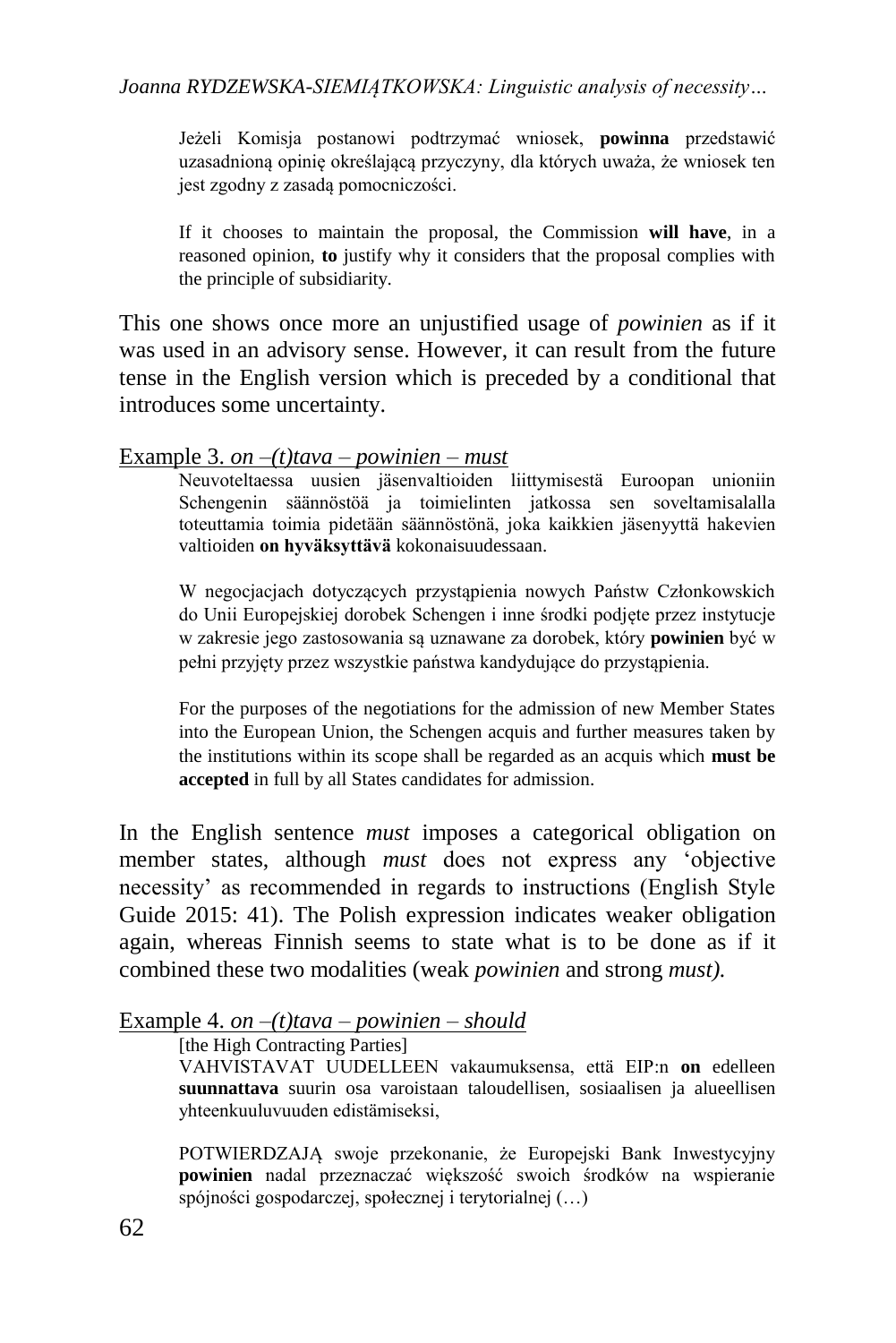REAFFIRM their conviction that the European Investment Bank **should** continue to devote the majority of its resources to the promotion of economic, social and territorial cohesion (…)

- - -

OVAT SITÄ MIELTÄ, että yhteisön toimielinten **on** tätä sopimusta soveltaessaan **otettava huomioon** Italian hallituksen lähivuosina jatkuvat ponnistelut (…)

SĄ ZDANIA, że instytucje Wspólnoty, stosując niniejszy Traktat, **powinny** brać pod uwagę wysiłek, któremu będzie musiała podołać gospodarka Włoch (…)

ARE OF THE OPINION that the institutions of the Community **should**, in applying this Treaty, take account of the sustained effort to be made by the Italian economy (…)

The passages above are clear examples of the usage of weaker modality in a non-normative part of the act, which is the declaration at the end of the document. Although Polish and English use weaker obligation modals, Finnish does not make use of the weaker conditional *olisi –(t)tava.*

#### Example 5*. on –(t)tava – należy – must*

Neuvosto voi antaa neuvottelijalle ohjeita ja nimetä erityiskomitean, jota **on kuultava** neuvottelujen aikana.

Rada może kierować wytyczne do negocjatora Unii oraz wyznaczyć specjalny komitet, w konsultacji z którym **należy** prowadzić rokowania.

The Council may address directives to the negotiator and designate a special committee in consultation with which the negotiations **must be conducted**.

Here the highlighted expressions have a rather descriptive function as they are introduced in a subordinate clause. They also do not have any subject.

#### Example 6*. olisi –(t)tava – powinien – should*

VAHVISTAVAT UUDELLEEN vakaumuksensa, että rakennerahastoilla **olisi** edelleen **oltava** huomattava merkitys unionin tavoitteiden toteuttamisessa yhteenkuuluvuuden alalla (...)

POTWIERDZAJĄ swoje przekonanie, że fundusze strukturalne **powinny** nadal pełnić istotną rolę w osiąganiu celów Unii w zakresie spójności (...)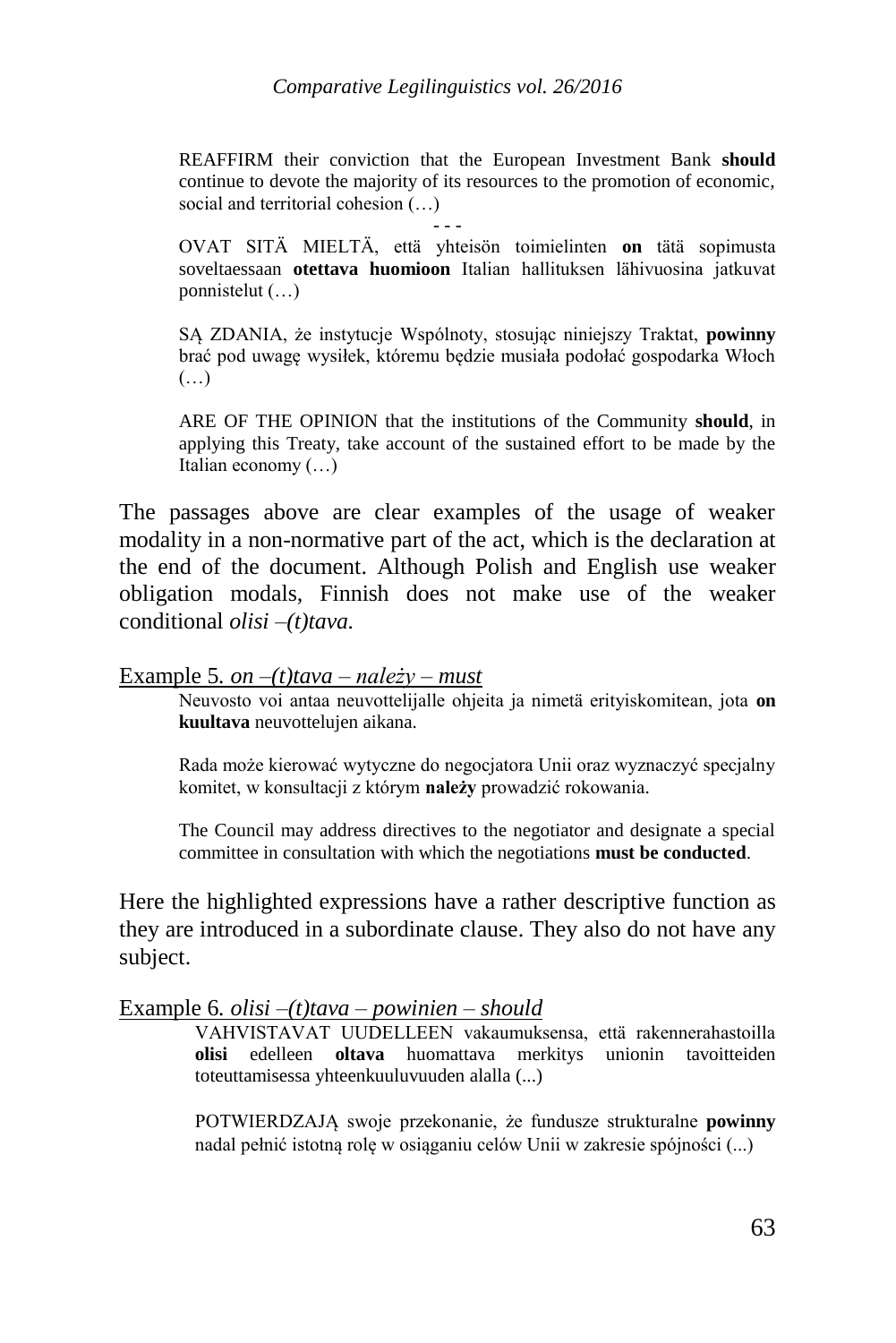REAFFIRM their conviction that the Structural Funds **should** continue to play a considerable part in the achievement of Union objectives in the field of cohesion (...)

The above examples are coherent with each other in terms of modal strength and comply with the style guidelines. As regards Finnish, there are 17 instances of such a usage in the whole text which accounts for almost all of the occurrences of the weaker *olisi –(t)tava.*

## **Conclusions**

Polish language version shows many discrepancies regarding the quality of modal verbs in comparison to Finnish and English versions. Especially it is the case of *powinien*, considered to indicate weaker modality. It seems that in many contexts its meaning is usually equal with the expressions' conveying strong obligation, like *musieć.* It is sometimes a hybrid like Finnish *on –(t)tava.*

One of the factors that may have an impact on this situation is that Polish is not as much institutionalized and normalized in terms of using the modals (Biel 2014a: 18).

Finnish obligation expression *on* –(*t*) *tava* seems to be a hybrid expression that conveys a meaning that can be interpreted in terms of a weaker and stronger necessity, with the distinction that the conditional clause (*olisi –(t)tava*) can be regarded as a similar in meaning to *should* and *powinien*, which is weaker. *Olisi –(t)tava* can be interpreted as even weaker than  $\omega$ *n* –(*t*)*tava*.

The context plays an ancillary role in interpreting the deontic strength of modal verbs and expressions. This applies in particular to the treaties and acts of the European Union and their macrostructure which influences different writing styles. The less binding the act, the weaker deontic degree the expressions have.

On the whole, in case of interpretation of deontic modals in legal context there is an assumption about the normative character of the legal rules (Zieliński 2008: 175).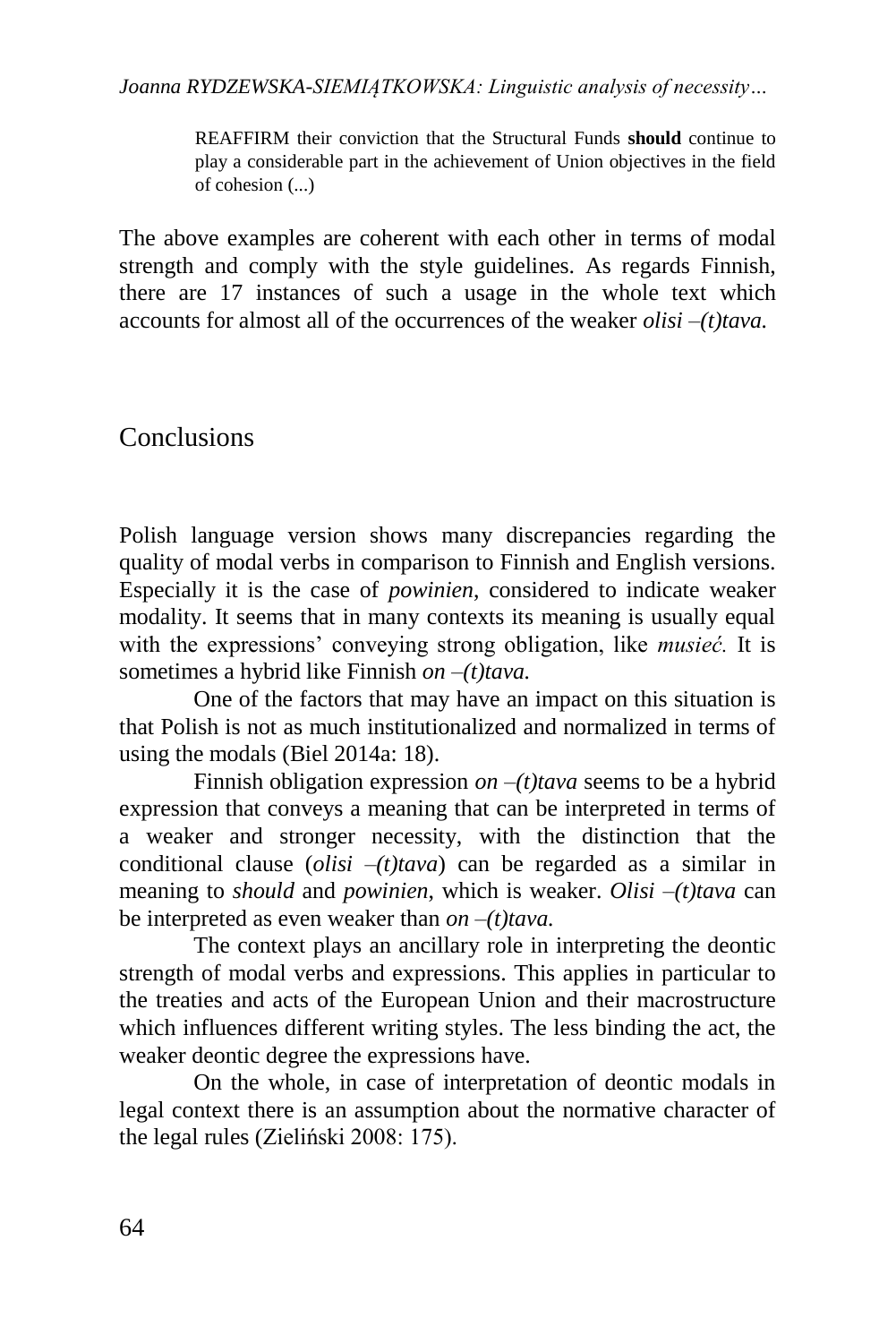### Bibliography

Biel, Łucja. 2014a. *Lost in the Eurofog. The Textual Fit of Translated Law.* Frankfurt am Main: Peter Lang.

> 2014b. The textual fit of translated EU law: a corpus-based study of deontic modality. *The Translator* 20 (3): 332-355.

*English Style Guide*. 2015.

http://ec.europa.eu/translation/english/guidelines/documents/st yleguide english dgt en.pdf (accessed July 6, 2015).

- Flint, Aili. 1980. *Semantic structure in the Finnish lexicon: verbs of possibility and sufficiency*. Helsinki: SKS.
- Jędrzejko, Ewa. 1987. *Semantyka i składnia polskich czasowników deontycznych*. Wrocław-Warszawa-Kraków-Gdańsk-Łódź: Zakład Narodowy im. Ossolińskich. Wydawnictwo Polskiej Akademii Nauk.
- Jędrzejko, Ewa. 1988. O tzw. wewnętrznej i zewnętrznej konieczności i jej podstawowych wykładnikach leksykalnych. *Polonica XIII*: 17-27.
- Kangasniemi, Heikki. 1992. *Modal Expressions in Finnish*. Studia Fennica Linguistica 2. Helsinki: SKS.
- Kanner, Antti. 2011. *Kansallisen lainsäädännön ja EU-säädösten kieli nesessiivisten rakenteiden valossa*. Master's thesis, University of Helsinki.

Larjavaara, Matti. 2007. *Pragmasemantiikka*. Helsinki: SKS.

*Lainkirjoittajan opas*. http://lainkirjoittaja.finlex.fi/ (accessed July 10, 2015).

Malinowski, Andrzej. 2006. *Polski język prawny. Wybrane zagadnienia*. Warszawa: Wydawnictwo Prawnicze LexisNexis.

Malinowski, Andrzej. 2009. *Logika dla prawników*. Warszawa: LexisNexis.

- Mattila, Heikki E. S. 2013. *Comparative Legal Linguistics. Language of Law, Latin, Modern Lingua francas*. Aldershot: Ashgate.
- Matulewska, Aleksandra. 2009. Methods of expressing deontic modality in English and Polish statutory instruments. *Comparative Legilinguistics* 1: 133-146.
- Matulewska, Aleksandra. 2010. Deontic modality and modals in the language of contracts. *Comparative Legilinguistics* 2: 75–92.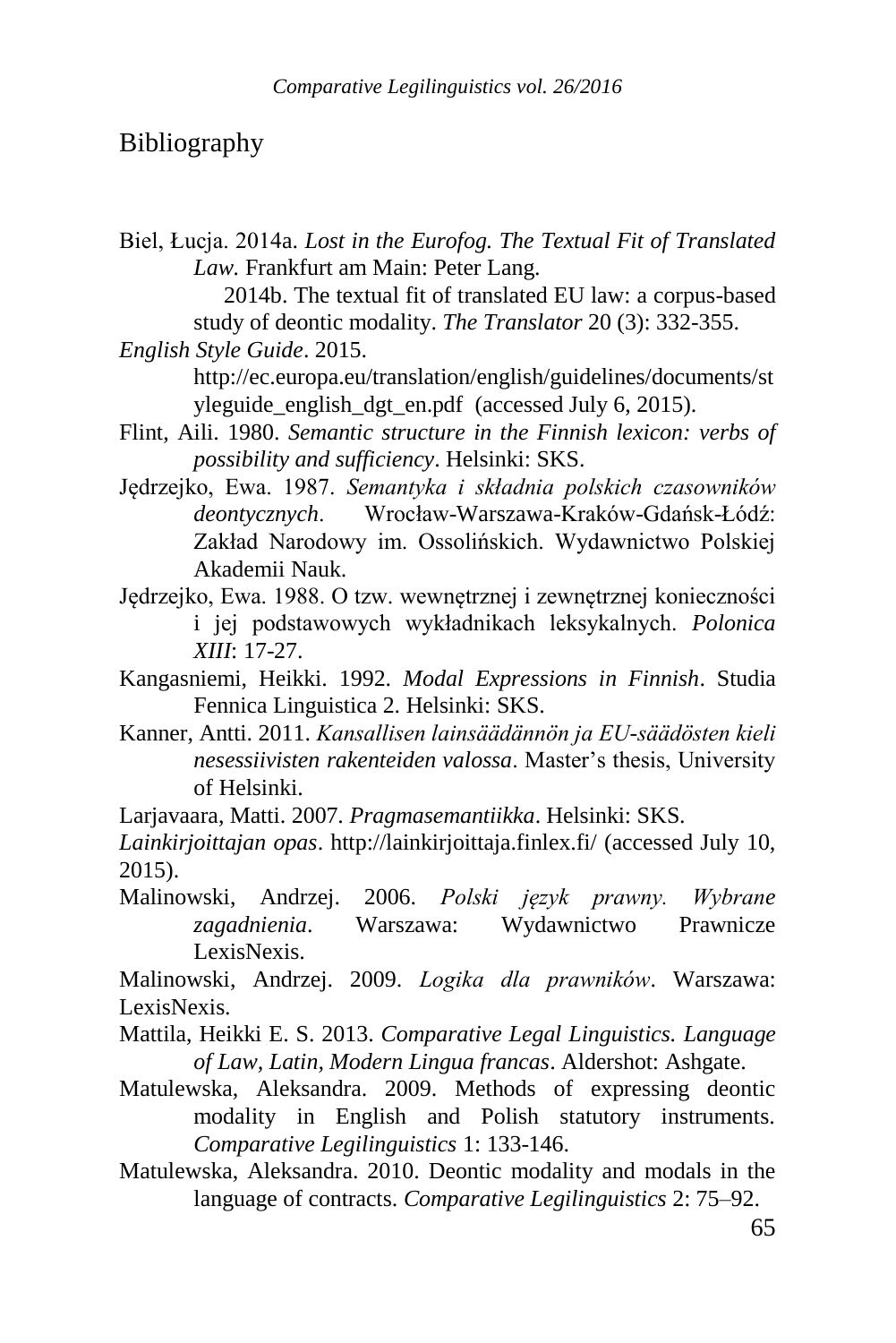- Palmer, Frank Robert. 1986. *Mood and Modality*. Cambridge: Cambridge University Press.
- Pekkarinen, Heli. 2011. *Monikasvoinen TAVA-partisiippi. Tutkimus suomen TAVA-partisiipin käyttökonteksteista ja verbiliittojen kieliopillistumisesta*. PhD diss., University of Helsinki.
- Piehl, Aino 2002. *The Influence of EC Legislation on Finnish Legal Language: How to Assess it? In The Development of Legal Language. Papers from an lnternational Symposium Held at the University of Lapland*, September 13-15 2000, ed. Heikki, E. S. Mattila, 101-112. Helsinki: Kauppakaari.
- Piehl, Aino, and Inkaliisa Vihonen, eds. 2010. *Vuosikymmen EUsuomea. Kotimaisten kielen tutkimuskeskuksen julkaisuja* 142. Helsinki: Kotimaisten kielten tutkimuskeskus.
- Piehl, Aino. 2006. The *Influence of EU Legislation on Finnish Legal Discourse. In New Trends in Specialized Discourse Analysis*, ed. Maurizio Gotti and Davide S. Giannoni, 183–194. Frankfurt am Main: Peter Lang.
- *Suomen kielen käyttöohjeita*. 2013.

http://ec.europa.eu/translation/finnish/guidelines/documents/st yleguide finnish dgt fi.pdf (accessed July 5, 2015).

- *Vademecum tłumacza. Wskazówki redakcyjne dla tłumaczy*. 2015. [http://ec.europa.eu/translation/polish/guidelines/documents/sty](http://ec.europa.eu/translation/polish/guidelines/documents/styleguide_polish_dgt_pl.pdf) leguide polish dgt pl.pdf (accessed July 5, 2015).
- van der Auwera, Johan, and Vladimir A. Plungian. 1998. *Modality's semantic map. Linguistic Typology* 2: 79–124.
- Verstraete, Jean-Christophe. 2005. Scalar quantity implicatures and the interpretation of modality. Problems in the deontic domain. *Journal of Pragmatics* 37: 1401–1418.
- VISK= Hakulinen, Auli, Maria Vilkuna, Riitta Korhonen, Vesa Koivisto, Tarja Riitta Heinonen and Irja Alho. 2004. *Iso suomen kielioppi. Helsinki: Suomalaisen Kirjallisuuden Seura*. http://scripta.kotus.fi/visk (accessed in July, 2015).
- von Wright, Georg, Henrik. 1963. *Norm and action: A Logical enquiry*. London: Routledge & Kegan.
- Wierzbicka, Anna. 1972. *Semantic primitives*. Frankfurt am Main: Athenäum Verlag.
- Wärnsby, Anna. 2006. (*De)coding modality. The case of must, may, måste, and kan.* PhD diss., Lund University.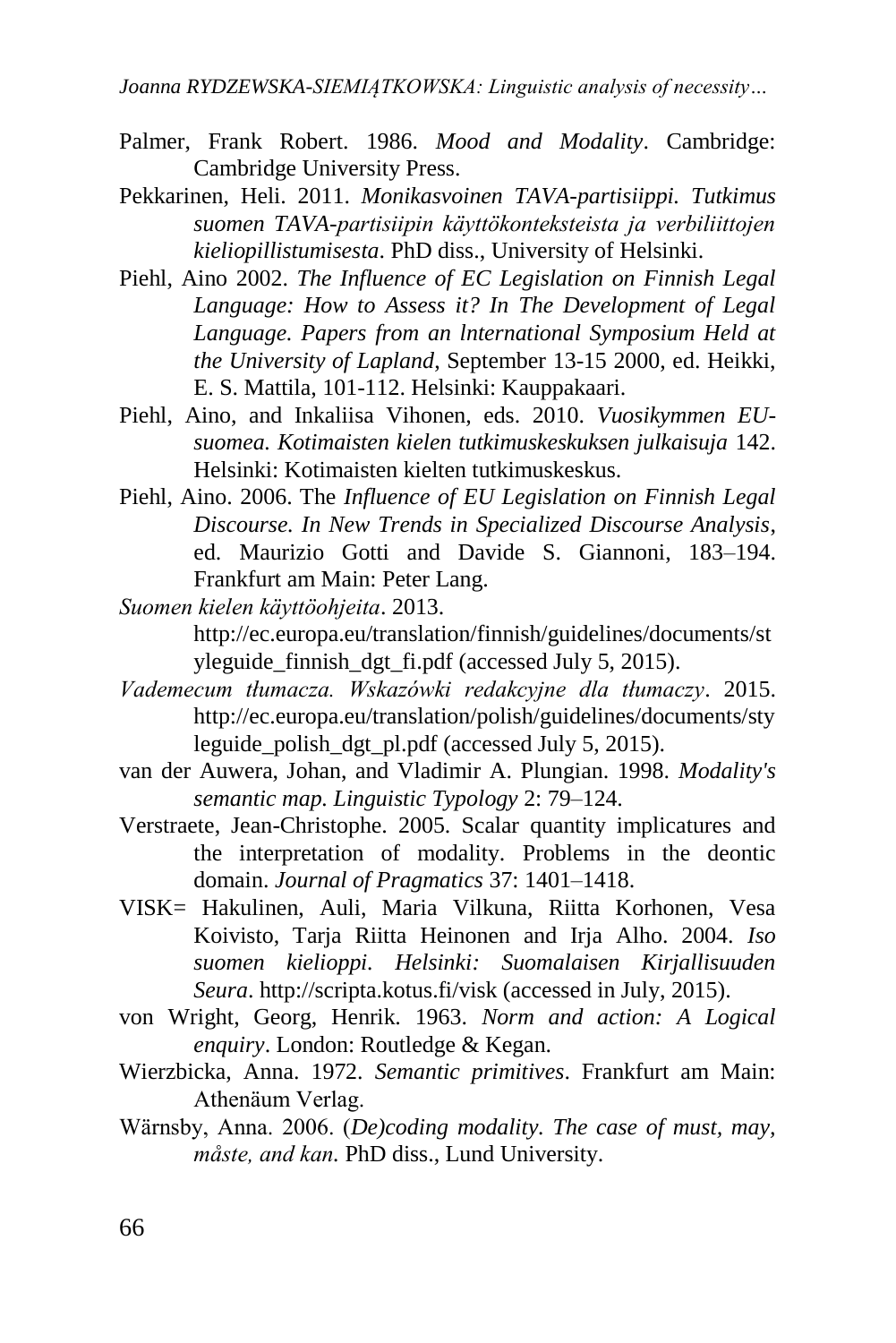- *Yhteisen käytännön opas Euroopan unionin säädöstekstien laatimiseen*. 2014. <http://eur-lex.europa.eu/content/techleg/KB0213228FIN.pdf> (accessed July 5, 2015).
- Zieliński, Maciej. 1972. *Interpretacja jako proces dekodowania tekstu prawnego*. PhD diss., Uniwersytet im. Adama Mickiewicza Poznaniu.
- Zieliński, Maciej. 2008. *Wykładnia prawa. Zasady, reguły, wskazówki*. Warszawa: Wydawnictwo Prawnicze Lexis Nexis.
- Ziembiński, Zygmunt. 1997. *Logika praktyczna*. Warszawa: Wydawnictwo Naukowe PWN.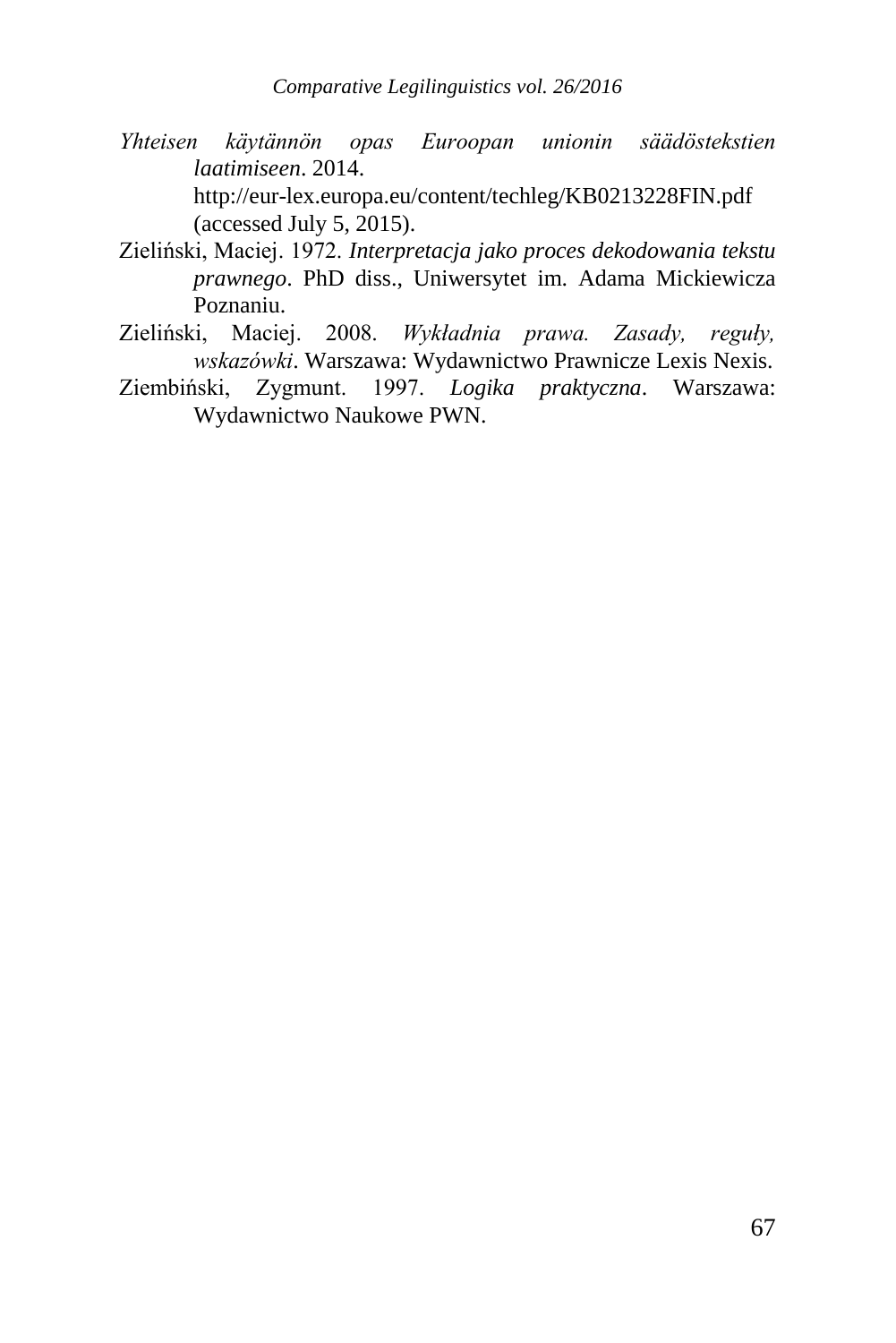| jest upoważniony | jest uprawniony | jest wymagany | jest zakazany | jest zobowiązany | ma być      | owerd am    | może        | móglby      | isnur       | należy      | nie jest zobowiązany | nie ma obowiązku | nie może    | nie powinien | powinien    |                                          |
|------------------|-----------------|---------------|---------------|------------------|-------------|-------------|-------------|-------------|-------------|-------------|----------------------|------------------|-------------|--------------|-------------|------------------------------------------|
| $\mathbf X$      | X               |               |               |                  |             |             |             |             |             |             |                      |                  |             |              |             | be<br>authorised                         |
|                  | $\mathbf X$     |               |               |                  |             |             |             |             |             |             |                      |                  |             |              |             | be entitled                              |
|                  |                 |               |               |                  |             |             |             | $\mathbf X$ |             |             |                      |                  |             |              |             | could                                    |
|                  |                 |               |               |                  |             | X           |             |             |             |             |                      |                  |             |              |             | have the<br>right                        |
|                  |                 |               |               |                  |             |             |             |             | $\mathbf X$ |             |                      |                  |             |              | X           | have to                                  |
|                  |                 |               |               |                  | $\mathbf X$ |             |             |             |             | $\mathbf X$ |                      |                  |             |              |             | is to be                                 |
|                  | $\mathbf X$     |               |               |                  |             | $\mathbf X$ | X           |             |             |             |                      |                  |             |              |             | may                                      |
|                  |                 |               |               |                  |             |             | X           |             |             |             |                      |                  | $\mathbf X$ |              |             | $may +$<br>neg.                          |
|                  |                 |               |               |                  |             |             | X           |             |             |             |                      |                  |             |              |             | might                                    |
|                  |                 | X             |               |                  |             |             |             |             | $\mathbf X$ | X           |                      |                  |             |              | X           | must                                     |
|                  |                 |               |               |                  |             |             |             |             |             |             |                      |                  | X           |              |             | must not                                 |
|                  |                 |               |               |                  |             |             |             |             |             | $\mathbf X$ |                      |                  |             |              |             | need to                                  |
|                  |                 |               |               |                  |             |             |             |             |             |             |                      |                  | $\mathbf X$ |              |             | $neg. +$<br>shall                        |
|                  |                 |               |               | $\mathbf X$      |             |             | X           |             | $\mathbf X$ | $\mathbf X$ |                      |                  |             |              | X           | shall                                    |
| $\mathbf X$      |                 |               |               |                  |             |             |             |             |             |             |                      |                  |             |              |             | shall be<br>uthorised                    |
| $\mathbf X$      | X               |               |               |                  |             | X           |             |             |             |             |                      |                  |             |              |             | shall be<br>entitled                     |
|                  |                 |               | $\mathbf X$   |                  |             |             |             |             |             |             |                      |                  |             |              |             | shall be                                 |
|                  |                 |               |               |                  |             |             |             |             |             |             |                      |                  |             |              |             | prohibited<br>shall be                   |
|                  |                 |               |               | $\mathbf X$      |             |             |             |             |             |             |                      |                  |             |              | $\mathbf X$ | required                                 |
|                  |                 |               |               |                  |             | $\mathbf X$ |             |             |             |             |                      |                  |             |              |             | shall have<br>a right                    |
|                  |                 |               |               |                  |             |             | $\mathbf X$ |             |             |             |                      |                  | X           | $\mathbf X$  |             | $shall +$                                |
|                  |                 |               |               |                  |             |             |             |             |             |             |                      |                  | X           |              |             | neg.<br>$shall +$<br>neg. be<br>required |

Appendix 1. Polish and English equivalents of the Finnish necessity expression, *on –(t)tava* and *olisi –(t)tava.*